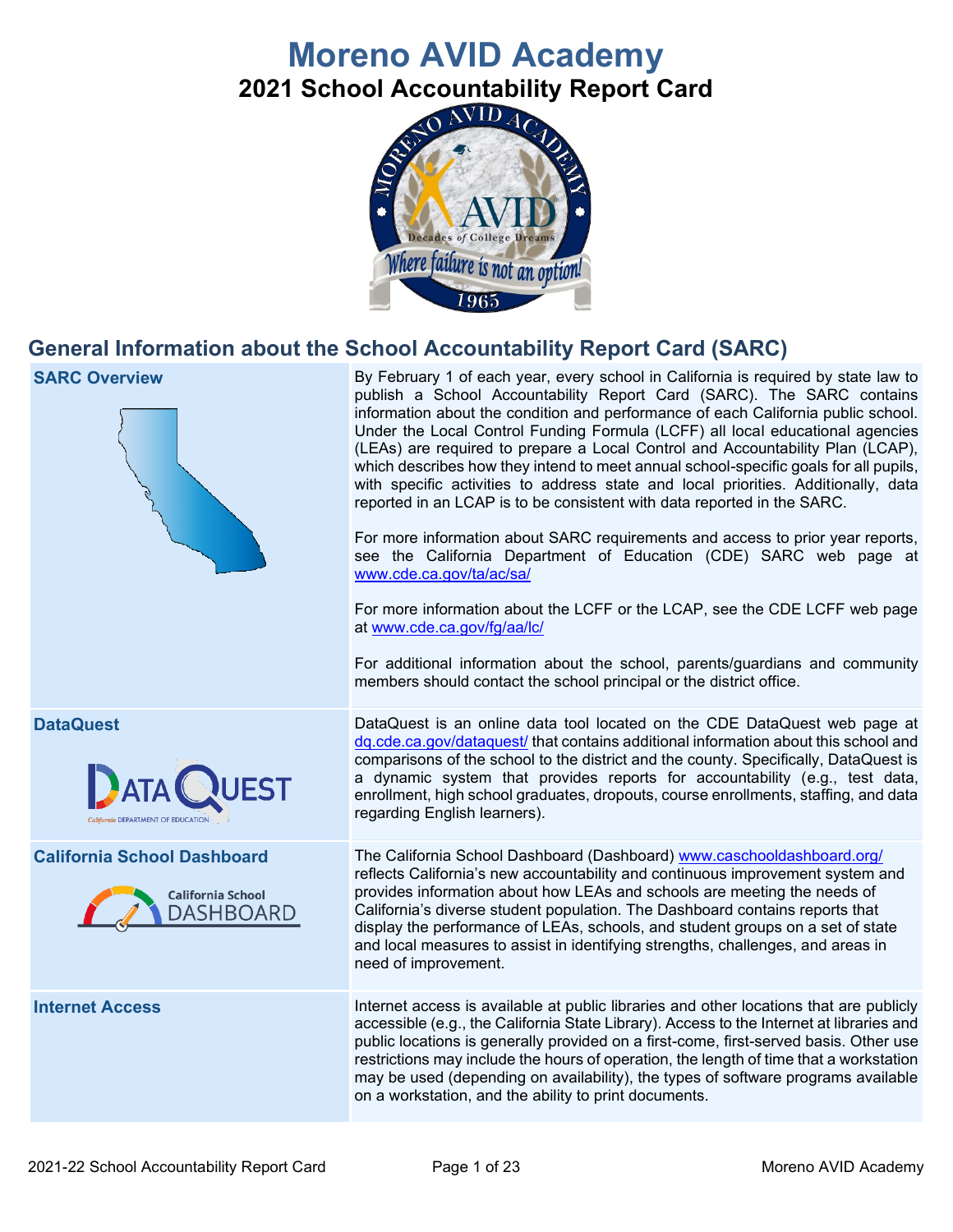#### **2021-22 School Contact Information**

| <b>School Name</b>                                | Moreno AVID Academy            |
|---------------------------------------------------|--------------------------------|
| <b>Street</b>                                     | 4825 Moreno Street             |
| City, State, Zip                                  | Montclair                      |
| <b>Phone Number</b>                               | 909-445-1661                   |
| <b>Principal</b>                                  | <b>Kimberly Martindale</b>     |
| <b>Email Address</b>                              | kimberly.martindale@omsd.net   |
| <b>School Website</b>                             | https://www.omsd.net/Domain/29 |
| County-District-School (CDS) Code 3667819-6036370 |                                |

#### **2021-22 District Contact Information**

| <b>District Name</b>            | Ontario Montclair School District |
|---------------------------------|-----------------------------------|
| <b>Phone Number</b>             | $(909)$ 459-2500                  |
| Superintendent                  | Dr. James Q. Hammond              |
| <b>Email Address</b>            | info@omsd.net                     |
| <b>District Website Address</b> | https://www.omsd.net              |

#### **2021-22 School Overview**

Dear Families and Community Members;

It is with great pleasure, I welcome you to the new school year at Moreno AVID Academy. As a background for families new to our community, Moreno School was selected during the 1990-91 school year to become an integrated school to serve physically handicapped and non-handicapped students. Since then, physically handicapped students from the entire West End have been bussed to Moreno and have become part of an integrated student body at Moreno School. Thanks to the efforts of the staff, parents, and students, we have become one community with caring and supportive members who strive for the best possible environment for growth.

Moreno offers many programs and activities that enrich students' lives. We are an AVID Elementary School. AVID Elementary schools prepare ALL students for a successful future. Students will be taught how to organize their materials, copy their assignments on an agenda, take notes to support their learning, and answer higher-level questions. Students will be taught what it takes to be a successful student and in life. AVID's mission is to close the achievement gap by preparing ALL students for college readiness and success in a global society.

We encourage parents to become an integral part of each aspect of their child's education. Opportunities to volunteer are abundant! Parents may help at home, as well as, at school. Reading to your child daily, returning notices in a timely manner, contacting the school regarding student absences, address, and phone number changes, assisting with homework assignments, attending school functions, volunteering in the classroom or office and joining the PTO are just a few opportunities available to parents. Our success as educators is dependent upon the closeness of our working relationship with parents.

Please feel free to contact us at any time you may have questions and concerns. I look forward to meeting and working with you.

Sincerely, Kimberly Martindale, Principal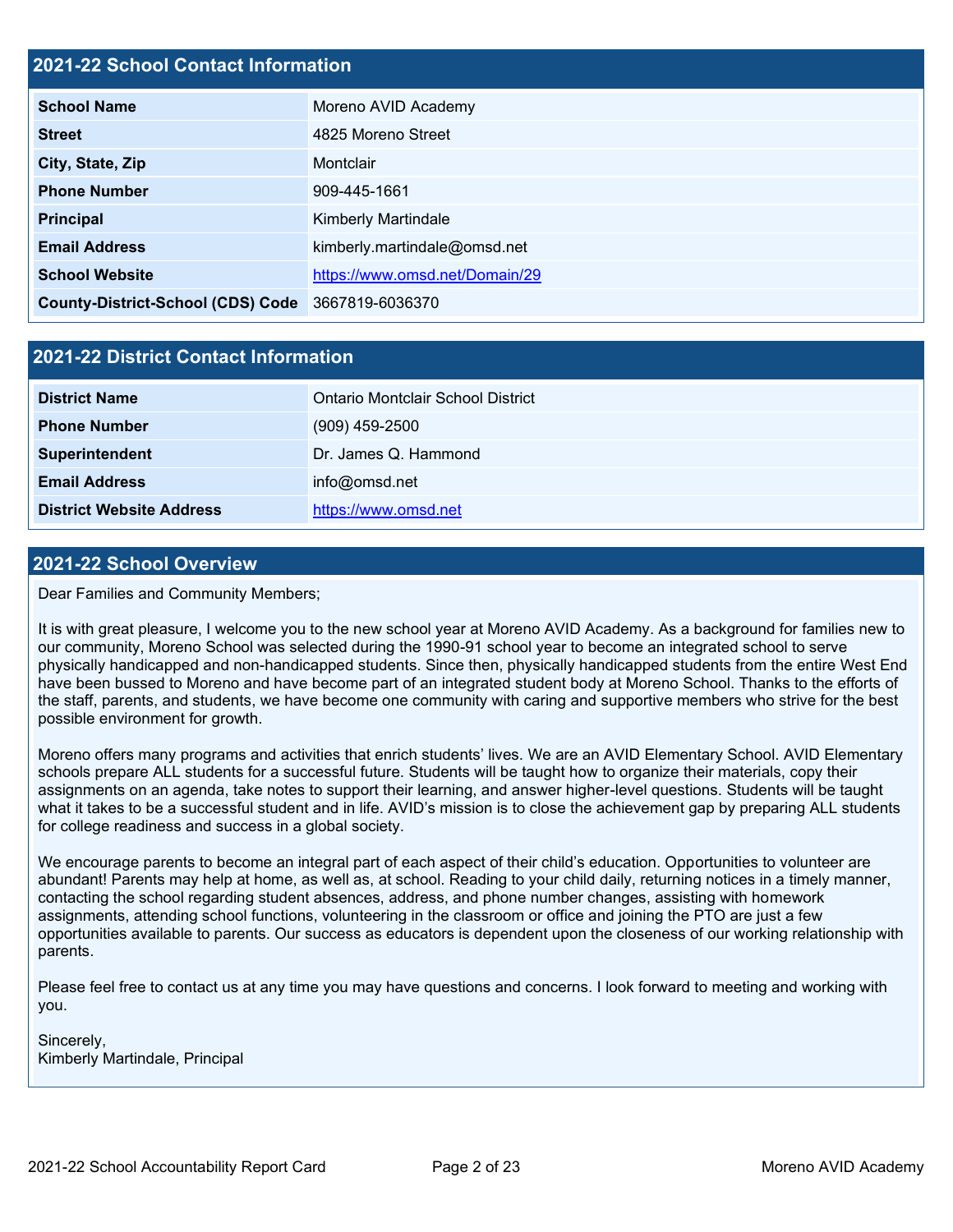#### Mission:

It is our mission at Moreno School, a dynamic community with a unique blend of cultures and abilities, to prepare all of our students to be responsible, life-long learners through a challenging curriculum which nurtures each student's intellectual, social and emotional growth.

#### School Description:

We are an AVID Elementary School. AVID Elementary schools prepare ALL students for a successful future. Students will be taught how to organize their materials, copy their assignments on an agenda, take notes to support their learning, and answer higher-level questions. Students will be taught what it takes to be a successful student and in life. AVID's mission is to close the achievement gap by preparing ALL students for college readiness and success in a global society. The staff at Moreno is dedicated to ensuring that your child is prepared for Junior High, High School, College, and beyond. This is not a dream; it is a reality. AVID is going to help us get there.

In addition to the academic rigor, we offer many after-school enrichment opportunities for our students such as coding, robotics, chess, art, GATE, intervention, soccer, basketball, and track. Furthermore, we are a Positive Behavior Intervention and Support (PBIS) school and we teach our students 3 Behavior expectations: Be Respectful, Be Responsible, and Be Kind. We have received the PBIS GOLD Award for 4 years. We are also a Kindness certified school.

Behavioral Statement of Purpose:

At Moreno AVID Academy, we believe that everyone can achieve their personal best in all areas. We are respectful, responsible, and kind.

## **About this School**

#### **2020-21 Student Enrollment by Grade Level**

| <b>Grade Level</b>      | <b>Number of Students</b> |
|-------------------------|---------------------------|
| Kindergarten            | 83                        |
| Grade 1                 | 76                        |
| Grade 2                 | 73                        |
| Grade 3                 | 72                        |
| Grade 4                 | 74                        |
| Grade 5                 | 56                        |
| Grade 6                 | 79                        |
| <b>Total Enrollment</b> | 513                       |

#### **2020-21 Student Enrollment by Student Group**

| <b>Student Group</b>             | <b>Percent of Total Enrollment</b> |
|----------------------------------|------------------------------------|
| Female                           | 49.5                               |
| <b>Male</b>                      | 50.5                               |
| American Indian or Alaska Native | 0.4                                |
| <b>Asian</b>                     | 1.4                                |
| <b>Black or African American</b> | 4.7                                |
| <b>Filipino</b>                  | 0.2                                |
| <b>Hispanic or Latino</b>        | 88.3                               |
| <b>Two or More Races</b>         | 1.8                                |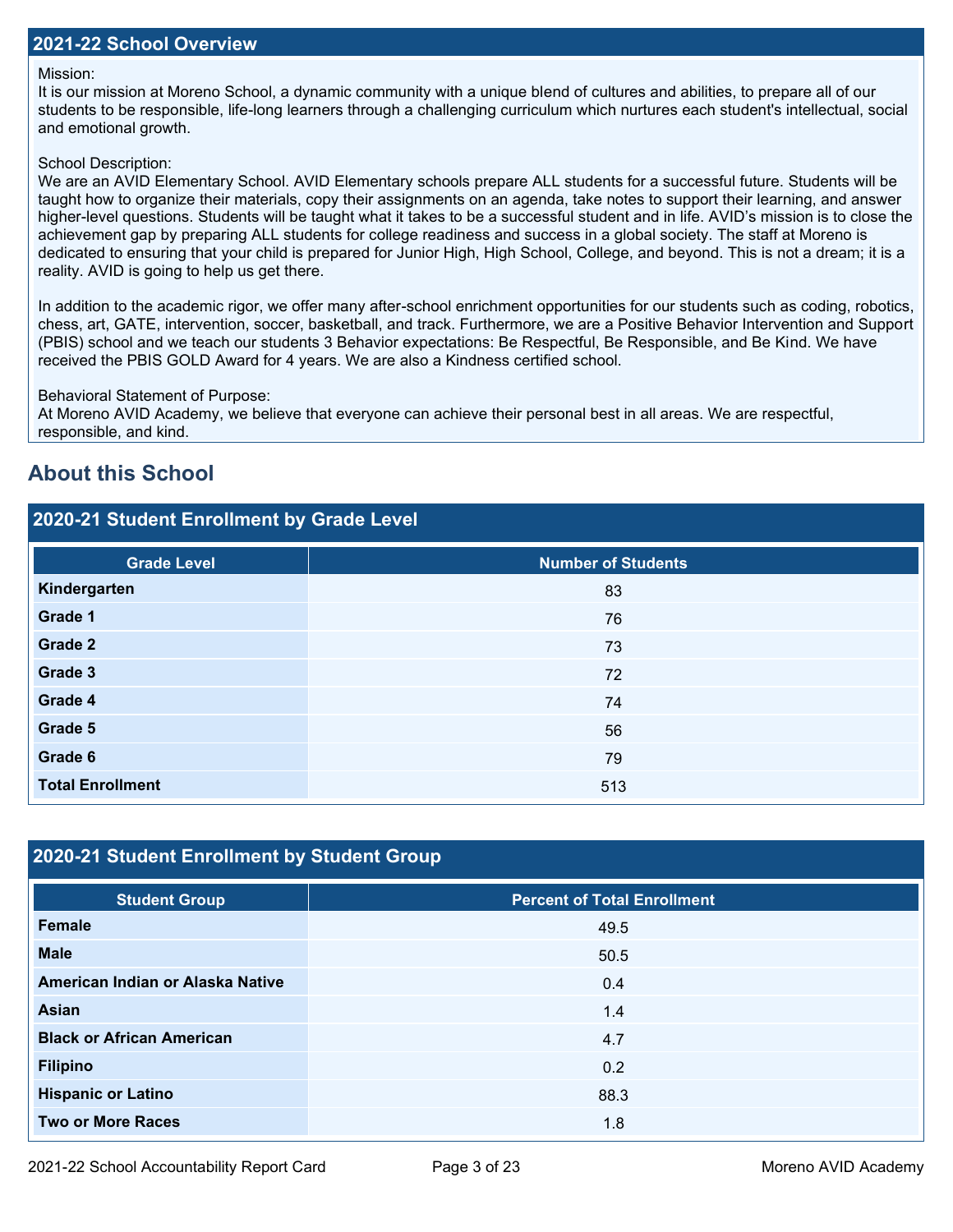| <b>White</b>                           | 3.3  |
|----------------------------------------|------|
| <b>English Learners</b>                | 24.2 |
| <b>Homeless</b>                        | 6    |
| <b>Socioeconomically Disadvantaged</b> | 89.1 |
| <b>Students with Disabilities</b>      | 14.6 |

**A. Conditions of Learning State Priority: Basic**

The SARC provides the following information relevant to the State priority: Basic (Priority 1):

- Degree to which teachers are appropriately assigned and fully credentialed in the subject area and for the pupils they are teaching;
- Pupils have access to standards-aligned instructional materials; and
- School facilities are maintained in good repair

Note: For more information refer to the Updated Teacher Equity Definitions web page at<https://www.cde.ca.gov/pd/ee/teacherequitydefinitions.asp>

#### **2019-20 Teacher Preparation and Placement**

| <b>Authorization/Assignment</b>                                                                 | 2019-20 |
|-------------------------------------------------------------------------------------------------|---------|
| Fully (Preliminary or Clear) Credentialed for Subject and Student Placement (properly assigned) |         |
| <b>Intern Credential Holders Properly Assigned</b>                                              |         |
| Teachers Without Credentials and Misassignments ("ineffective" under ESSA)                      |         |
| Credentialed Teachers Assigned Out-of-Field ("out-of-field" under ESSA)                         |         |
| Unknown                                                                                         |         |
| <b>Total Teaching Positions</b>                                                                 |         |

Note: The data in this table is based on Full Time Equivalent (FTE) status. One FTE equals one staff member working full time; one FTE could also represent two staff members who each work 50 percent of full time. Additionally, an assignment is defined as a position that an educator is assigned to based on setting, subject, and grade level. An authorization is defined as the services that an educator is authorized to provide to students.

### **2019-20 Teachers Without Credentials and Misassignments (considered "ineffective" under ESSA)**

| <b>Authorization/Assignment</b>                              | 2019-20 |
|--------------------------------------------------------------|---------|
| <b>Permits and Waivers</b>                                   |         |
| <b>Misassignments</b>                                        |         |
| <b>Vacant Positions</b>                                      |         |
| <b>Total Teachers Without Credentials and Misassignments</b> |         |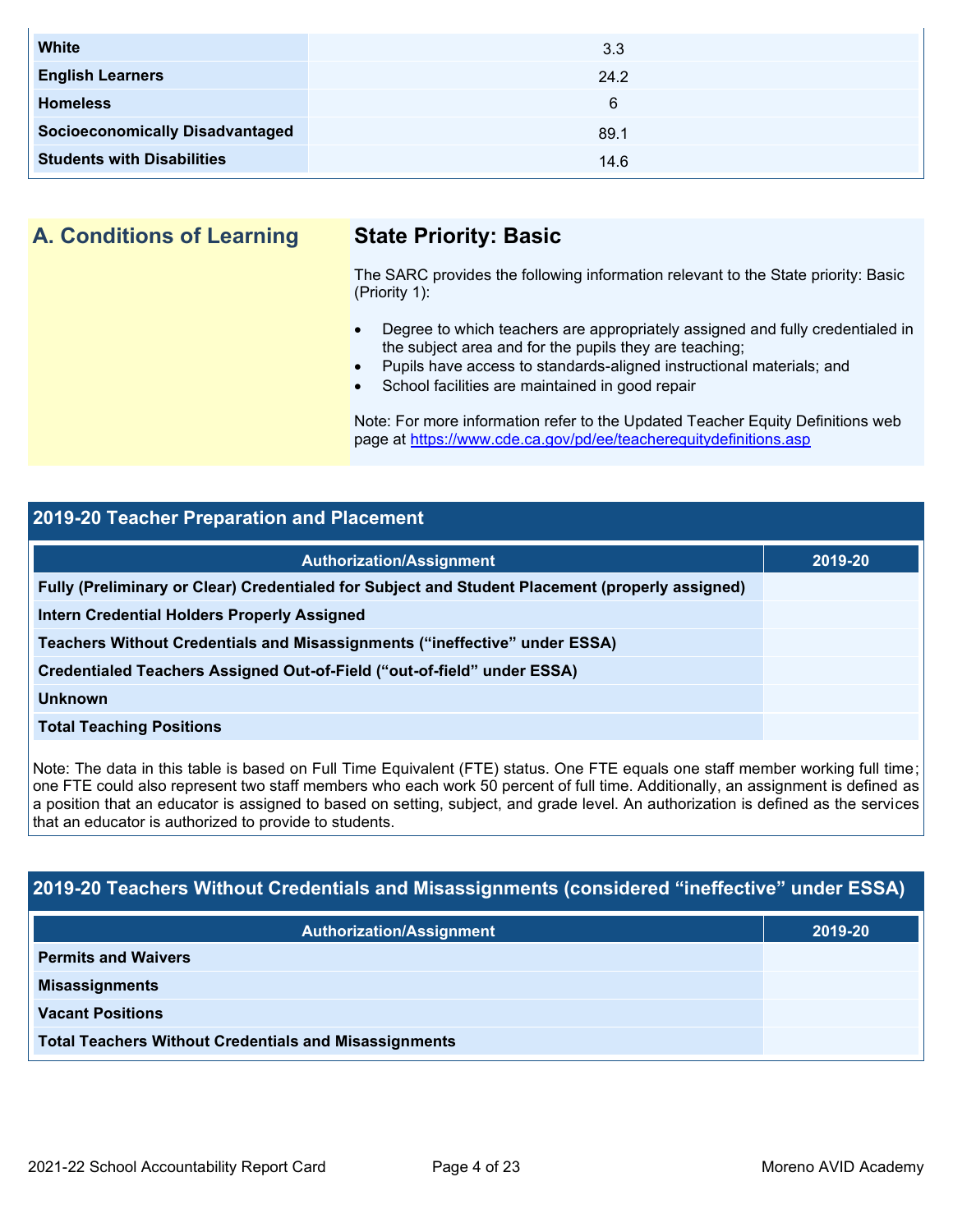# **2019-20 Credentialed Teachers Assigned Out-of-Field (considered "out-of-field" under ESSA)**

| <b>Indicator</b>                                       | 2019-20 |
|--------------------------------------------------------|---------|
| Credentialed Teachers Authorized on a Permit or Waiver |         |
| <b>Local Assignment Options</b>                        |         |
| <b>Total Out-of-Field Teachers</b>                     |         |

# **2019-20 Class Assignments**

| <b>Indicator</b>                                                                                                                                    | 2019-20 |
|-----------------------------------------------------------------------------------------------------------------------------------------------------|---------|
| <b>Misassignments for English Learners</b><br>(a percentage of all the classes with English learners taught by teachers that are misassigned)       |         |
| No credential, permit or authorization to teach<br>(a percentage of all the classes taught by teachers with no record of an authorization to teach) |         |

| 2021-22 Quality, Currency, Availability of Textbooks and Other Instructional Materials |                                                                                                                                                                                                                                                                                                                                                                                                                                          |               |                                                                |                                                                                           |
|----------------------------------------------------------------------------------------|------------------------------------------------------------------------------------------------------------------------------------------------------------------------------------------------------------------------------------------------------------------------------------------------------------------------------------------------------------------------------------------------------------------------------------------|---------------|----------------------------------------------------------------|-------------------------------------------------------------------------------------------|
| Year and month in which the data were collected                                        |                                                                                                                                                                                                                                                                                                                                                                                                                                          | December 2021 |                                                                |                                                                                           |
| <b>Subject</b>                                                                         | Textbooks and Other Instructional Materials/year of<br><b>Adoption</b>                                                                                                                                                                                                                                                                                                                                                                   |               | <b>From</b><br><b>Most</b><br><b>Recent</b><br><b>Adoption</b> | <b>Percent</b><br><b>Students</b><br><b>Lacking Own</b><br><b>Assigned</b><br><b>Copy</b> |
| <b>Reading/Language Arts</b>                                                           | TK Big Day (Houghton-Mifflin-Harcourt) - Adopted 2016<br>K-6 Wonders (McGraw-Hill) - Adopted 2016                                                                                                                                                                                                                                                                                                                                        |               | Yes                                                            | $0\%$                                                                                     |
| <b>Mathematics</b>                                                                     | TK-8 - Eureka Math (Great Minds) - Adopted 2015 <sup>*</sup> and then<br>in 2018* for Dual Immersion program.<br>K-8 mathematics materials were selected by OMSD<br>stakeholders to adopt due to the level of rigor of the program<br>and a strong alignment with the California State Standards.<br>*TK mathematics materials are from the most recent local<br>adoption.<br>Integrated Math High School Credit Course Houghton Mifflin |               | <b>Yes</b>                                                     | $0\%$                                                                                     |

|                               | Integrated Math, High School Credit Course, Houghton Mifflin<br>Harcourt, Integrated Math I, 2015 adopted May, 2020                                                                                                                                                                                          |     |       |
|-------------------------------|--------------------------------------------------------------------------------------------------------------------------------------------------------------------------------------------------------------------------------------------------------------------------------------------------------------|-----|-------|
| <b>Science</b>                | TK- Big Day Houghton-Mifflin- Adopted 2016<br>K-5 California Inspire Science (McGraw Hill) - Adopted 2019<br>6-8 California Inspire Science-Preferred Integrated (McGraw<br>Hill) - Adopted 2019                                                                                                             | Yes | $0\%$ |
| <b>History-Social Science</b> | TK Big Day (Houghton-Mifflin-Harcourt) - Adopted 2016<br>K-5 California Vistas (Macmillan/McGraw-Hill) - Adopted<br>2006*<br>6-8 My World Interactive (Pearson) - Adopted 2018<br>*K-5 History/Social Science materials are not from the most<br>recent state adoption; however, the district has determined | Yes | $0\%$ |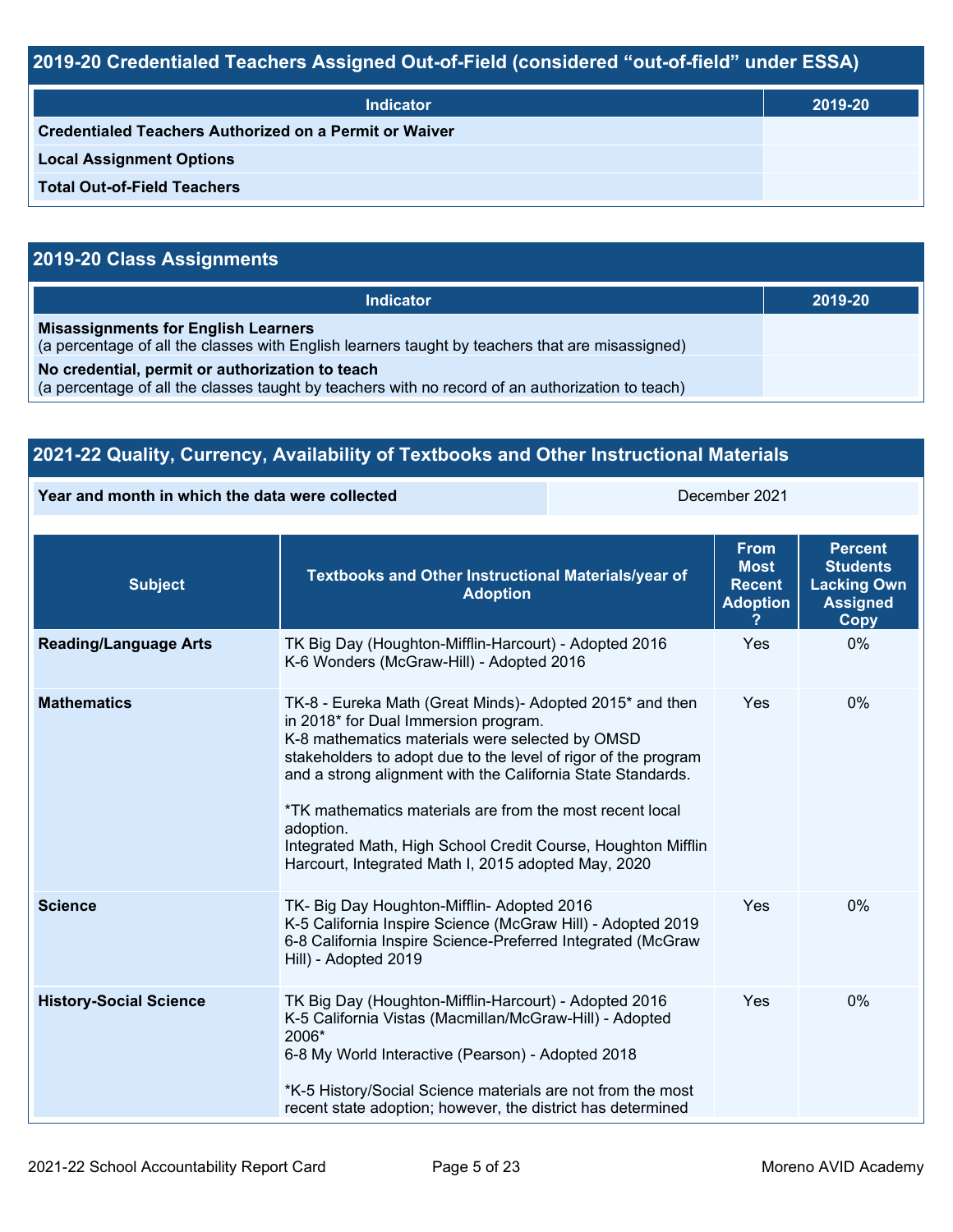|                                   | through local review that the materials are still aligned to<br>current state standards.                                                                                                                                                                                                                           |            |       |
|-----------------------------------|--------------------------------------------------------------------------------------------------------------------------------------------------------------------------------------------------------------------------------------------------------------------------------------------------------------------|------------|-------|
| <b>Foreign Language</b>           | *Spanish II S, High School Credit Course, Vista, Imagina, 4th<br>Edition, adopted May 2020 - *Not from the most recent state<br>adoption.<br>Spanish for Native Speakers, McDougal Littel, Tu Mundo,<br>2008, adopted July 2008<br>Beginning Spanish, Prentice Hall, Realidades, 2008, adopted<br><b>July 2008</b> | <b>Yes</b> | $0\%$ |
| <b>Health</b>                     | K-8 Focus on You (Charles Merrill Publishing) - Adopted<br>1984                                                                                                                                                                                                                                                    | No         | $0\%$ |
| <b>Visual and Performing Arts</b> | TK-6 Theatre Arts Connection (SRA/McGraw-Hill) - Adopted<br>2008<br>TK-6 Art Connection (SRA/McGraw-Hill) - Adopted 2008<br>TK-8 CA Spotlight on Music (McGraw-Hill) - Adopted 2008<br>6-8 Middle School Art Series (McGraw-Hill) - Adopted 2008                                                                   | Yes.       | $0\%$ |

#### **School Facility Conditions and Planned Improvements**

The school's FIT inspection took place on January 15, 2020. Overall, the school was found to be in "GOOD" standing.

The district and school maintenance staff consistently work to produce a safe, clean and functional campus that is kept in good repair. Work order requests are responded to in a timely manner and all safety issues are addressed immediately. Four school custodians rotate through the rooms on a daily basis tending to basic cleaning and repair needs. Deep cleaning is performed during the winter and spring breaks and during summer months when school is not in session. Our restrooms are thoroughly cleaned on a daily basis and a log is kept regarding the cleaning. The head custodian checks each restroom at least twice a day to ensure a safe and clean environment. Additionally, the head custodian and evening custodians, as well as the district ground crew complete daily and weekly checks of the grounds and immediately rectify any unsafe conditions. School administration has regular meetings with custodial staff. We emphasize a clean, safe and aesthetically pleasing campus, which serves to enhance our instructional program.

General Description Moreno School opened during the 1965-66 school year. The school site is presently equipped to house approximately 600 students. In 2008 we added a 6,480 square foot multipurpose room and completed modernization to the entire school. The multipurpose room is used to serve breakfast and lunch, for student assemblies, community events, and parent workshops. It also has additional student and staff restrooms.

This school has 28 classrooms, a multipurpose room that holds 507 occupants, a library, an adapted PE facility and an administration building. Seven of those classrooms are portable classrooms. Although there is adequate classroom space for each grade level, we are consistently challenged to find adequate facilities for support programs. There are six student restrooms. The staff lounge, staff workroom, and three staff restrooms are inadequate for the 72 staff members that report to Moreno. All toilets work properly. All restrooms are cleaned daily and inspected twice a day. Any body fluids are cleaned up immediately.

During the 2006-2007 school year, local bond funds (Measure T) and state matching funds were used to provide health and safety upgrades, interior improvements to classrooms and restrooms, including upgrading the fire alarm, communication and electrical systems, new carpeting, instructional walls. Additionally, modifications were made to accommodate disabled persons. The work on this project began in February 2007 and was projected to be completed by August 2008. Phase 2 began in December 2008. The school was repainted, the gates were redesigned to meet ADA compliance and a new front door was installed in the office. This project was completed in June 2009

During the 2017-2018 school year, several safety features were added to the Moreno campus. 8 foot fencing was installed as well as railing to increase the height around the kindergarten playground. A security system, Raptor, was also installed for use for visitor check in. All visitors must show and enter a valid identification card into the Raptor system prior to entry. Additionally, peepholes were installed in classroom doors so staff can see who is knocking prior to opening the door.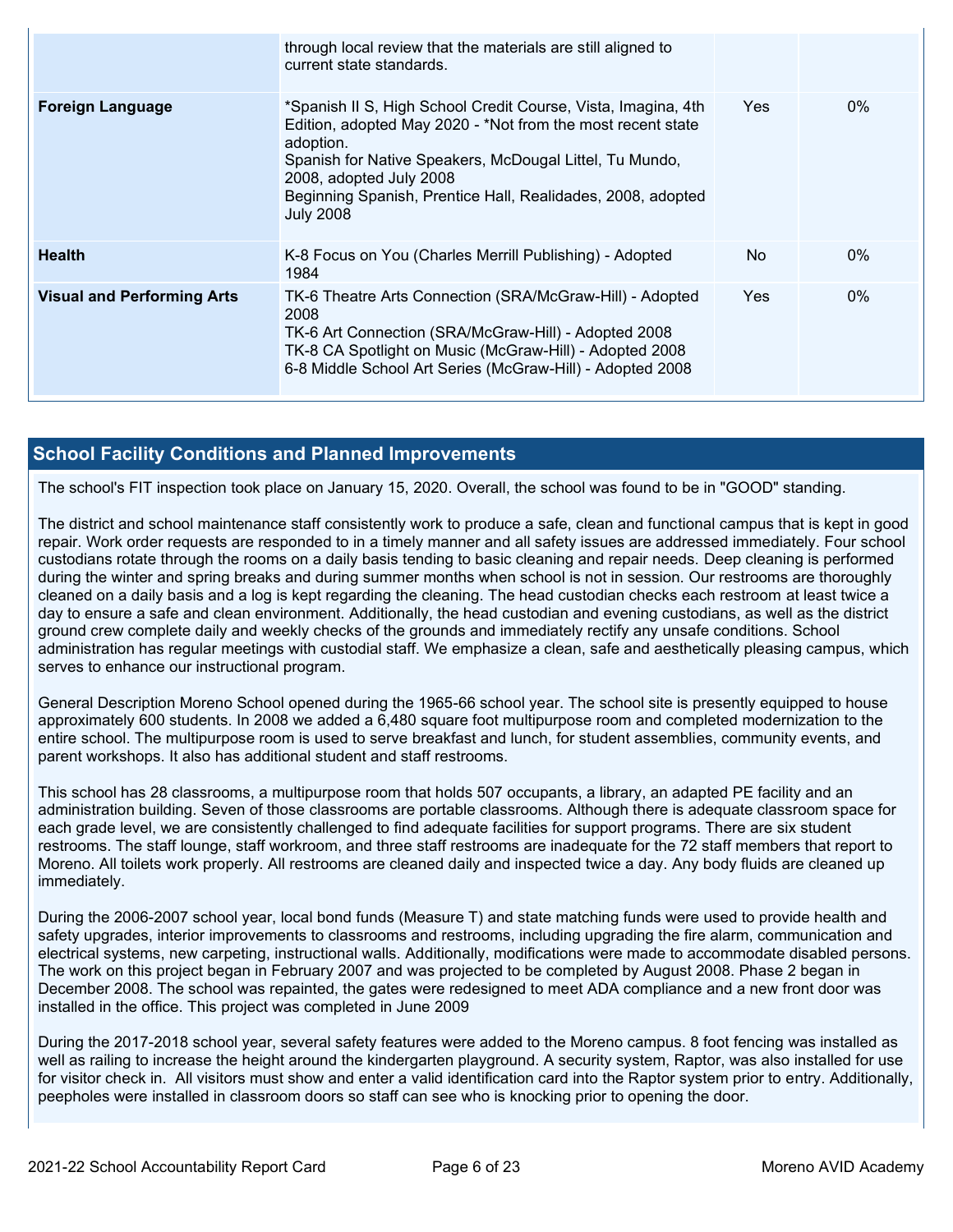# **School Facility Conditions and Planned Improvements**

**Year and month of the most recent FIT report CONSUMERY 2020** January 2020

| <b>System Inspected</b>                                             | <b>Rate</b><br>Good | Rate<br>Fair | <b>Rate</b><br>Poor | <b>Repair Needed and Action Taken or Planned</b>                                                                                                                                                                                                                                                                                                                                                                                                                                                                                                                                                                                                                                                                                                                                            |
|---------------------------------------------------------------------|---------------------|--------------|---------------------|---------------------------------------------------------------------------------------------------------------------------------------------------------------------------------------------------------------------------------------------------------------------------------------------------------------------------------------------------------------------------------------------------------------------------------------------------------------------------------------------------------------------------------------------------------------------------------------------------------------------------------------------------------------------------------------------------------------------------------------------------------------------------------------------|
| <b>Systems:</b><br>Gas Leaks, Mechanical/HVAC, Sewer                | X                   |              |                     |                                                                                                                                                                                                                                                                                                                                                                                                                                                                                                                                                                                                                                                                                                                                                                                             |
| Interior:<br><b>Interior Surfaces</b>                               | $\boldsymbol{X}$    |              |                     | All Work Orders were submitted on 1-16-20<br>P11: Stained ceiling tiles - W, O, #198438<br>completed on 1-21-20<br>P9: Replace missing ceiling tile - W,O, #198437<br>completed on 1-21-20<br>P6: Paint ramp - W.O.#198436 completed on 1-<br>$24 - 20$<br>P2: Paint ramp - W.O.#198435 completed on 1-<br>$24 - 20$<br>Health Office: Repair broken ceiling tiles -<br>W.O.#198406 completed on 1-21-20                                                                                                                                                                                                                                                                                                                                                                                    |
| <b>Cleanliness:</b><br>Overall Cleanliness, Pest/Vermin Infestation | X                   |              |                     |                                                                                                                                                                                                                                                                                                                                                                                                                                                                                                                                                                                                                                                                                                                                                                                             |
| <b>Electrical</b>                                                   | $\boldsymbol{X}$    |              |                     | All work orders were generated on 1-16-20<br>MPR: Install blank J box - W.O.# 198427<br>completed on 2-21-20<br>MPR: Replace broken receptacle plate -<br>W.O.#198426 completed on 2-21-20<br>Bldg B: Replace broken receptacle - W.O.#<br>198421 completed on 1-28-20<br>Bldg D: Repair or replace security motion<br>detector - W.O.#198420 completed on 2-21-20<br>Bldg B: Install 2 gang blank plates on open fire<br>alarm box - W.O# 198415 completed on 1-24-20<br>Bldg B: Remove old intercom phone and blank off<br>- W.O.#198413 completed on 1-24-20<br>Bldg B: Install LB cover and 4S blank -<br>W.O.#198411 completed on 1-28-20<br>Bldg A: Install missing wiremold W.O.#198404<br>completed on 1-28-20<br>Bldg A: Replace light switch - W.O.#198403<br>completed on 2-6-20 |
| <b>Restrooms/Fountains:</b><br>Restrooms, Sinks/ Fountains          | X                   |              |                     | ALL W.O. were generated on 1-16-20<br>B11: No water at drinking fountain -<br>w.O.#198409 completed on 1-27-20                                                                                                                                                                                                                                                                                                                                                                                                                                                                                                                                                                                                                                                                              |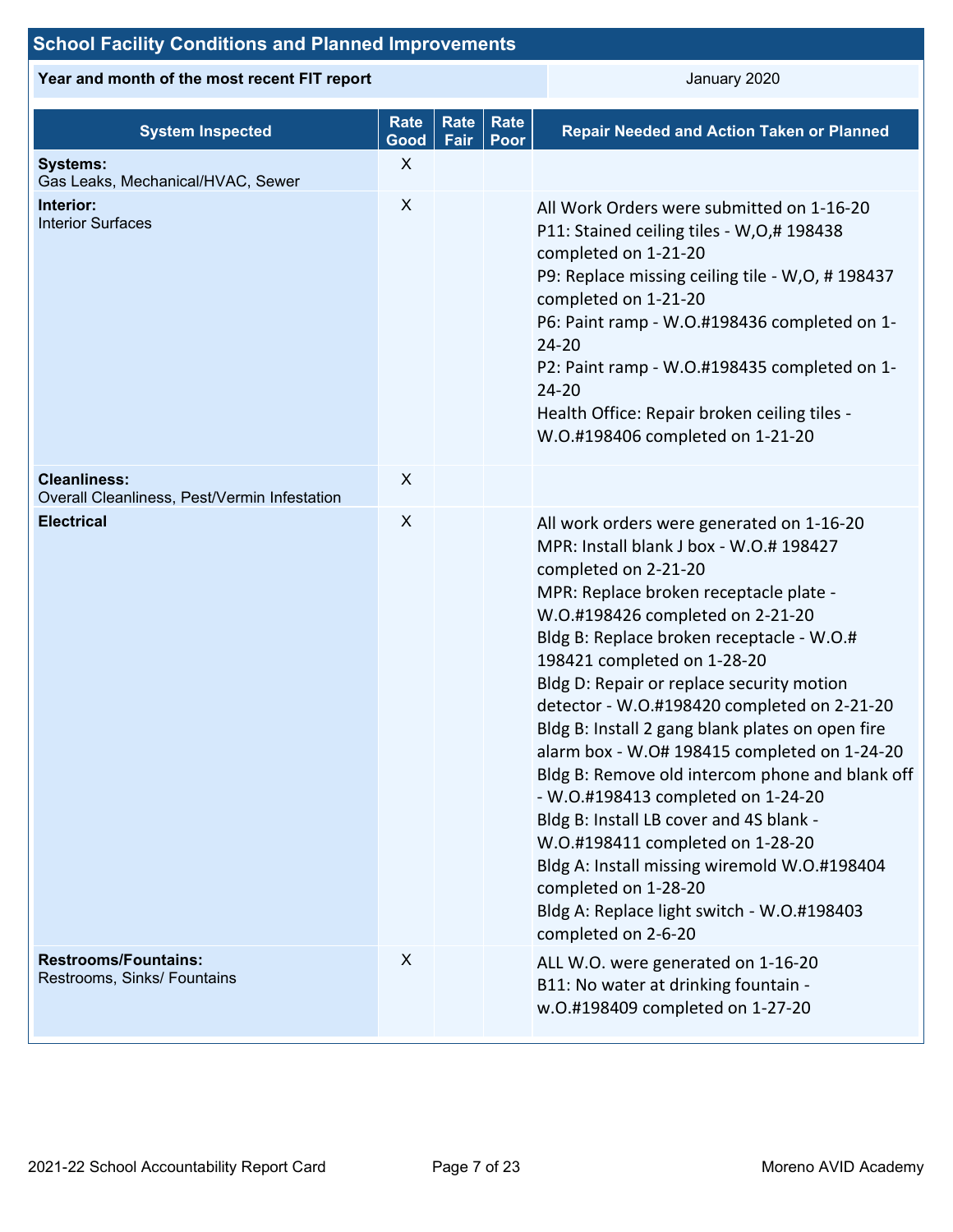| <b>School Facility Conditions and Planned Improvements</b>             |   |  |                                                                                                                                                                                                                                                                                                                    |
|------------------------------------------------------------------------|---|--|--------------------------------------------------------------------------------------------------------------------------------------------------------------------------------------------------------------------------------------------------------------------------------------------------------------------|
| Safety:<br>Fire Safety, Hazardous Materials                            | X |  | All work orders were generated on 1-16-20<br>P11: Hung fire extinguisher on hook. W.O.<br>#198439 completed on 1-21-20<br>Building D: Install 2 gang- covers for fire alarm -<br>W.O.#198422 completed on 1-28-20                                                                                                  |
| Structural:<br>Structural Damage, Roofs                                | X |  |                                                                                                                                                                                                                                                                                                                    |
| External:<br>Playground/School Grounds, Windows/<br>Doors/Gates/Fences | X |  | All work orders were generated on 1-16-20<br>P12: paint is peeling from the exterior overhang.<br>W.O. #198441 completed on 2-18-20<br>P11: paint is peeling from the exterior overhang.<br>W.O. #198440 completed on 2-18-20<br>MPR: Adjust doors so they function properly -<br>W.O.#198433 completed on 2-26-20 |

| <b>Overall Facility Rate</b> |      |      |      |  |  |  |  |  |
|------------------------------|------|------|------|--|--|--|--|--|
| <b>Exemplary</b>             | Good | Fair | Poor |  |  |  |  |  |
|                              |      |      |      |  |  |  |  |  |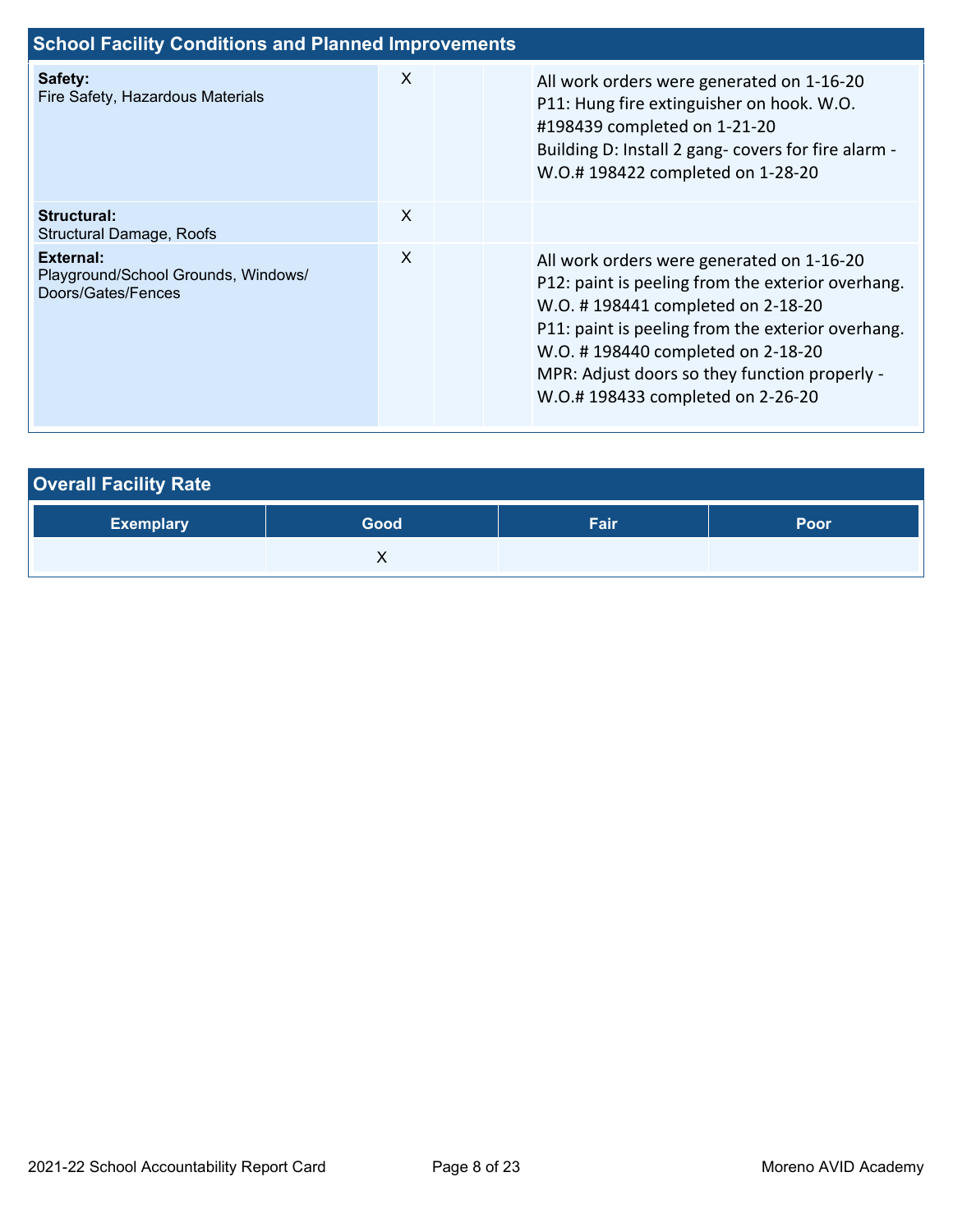# **B. Pupil Outcomes State Priority: Pupil Achievement**

The SARC provides the following information relevant to the State priority: Pupil Achievement (Priority 4):

#### **Statewide Assessments**

(i.e., California Assessment of Student Performance and Progress [CAASPP] System includes the Smarter Balanced Summative Assessments for students in the general education population and the California Alternate Assessments [CAAs] for English language arts/literacy [ELA] and mathematics given in grades three through eight and grade eleven. Only eligible students may participate in the administration of the CAAs. CAAs items are aligned with alternate achievement standards, which are linked with the Common Core State Standards [CCSS] for students with the most significant cognitive disabilities).

The CAASPP System encompasses the following assessments and student participation requirements:

- 1. **Smarter Balanced Summative Assessments and CAAs for ELA** in grades three through eight and grade eleven.
- 2. **Smarter Balanced Summative Assessments and CAAs for mathematics** in grades three through eight and grade eleven.
- 3. **California Science Test (CAST) and CAAs for Science** in grades five, eight, and once in high school (i.e., grade ten, eleven, or twelve).

#### **SARC Reporting in the 2020-2021 School Year Only**

Where the most viable option, LEAs were required to administer the statewide summative assessment in ELA and mathematics. Where a statewide summative assessment was not the most viable option for the LEA (or for one or more gradelevel[s] within the LEA) due to the pandemic, LEAs were allowed to report results from a different assessment that met the criteria established by the State Board of Education (SBE) on March 16, 2021. The assessments were required to be:

- Aligned with CA CCSS for ELA and mathematics;
- Available to students in grades 3 through 8, and grade 11; and
- Uniformly administered across a grade, grade span, school, or district to all eligible students.

#### **Options**

Note that the CAAs could only be administered in-person following health and safety requirements. If it was not viable for the LEA to administer the CAAs in person with health and safety guidelines in place, the LEA was directed to not administer the tests. There were no other assessment options available for the CAAs. Schools administered the Smarter Balanced Summative Assessments for ELA and mathematics, other assessments that meet the SBE criteria, or a combination of both, and they could only choose one of the following:

- Smarter Balanced ELA and mathematics summative assessments;
- Other assessments meeting the SBE criteria; or
- Combination of Smarter Balanced ELA and mathematics summative assessments and other assessments.

The percentage of students who have successfully completed courses that satisfy the requirements for entrance to the University of California and the California State University, or career technical education sequences or programs of study.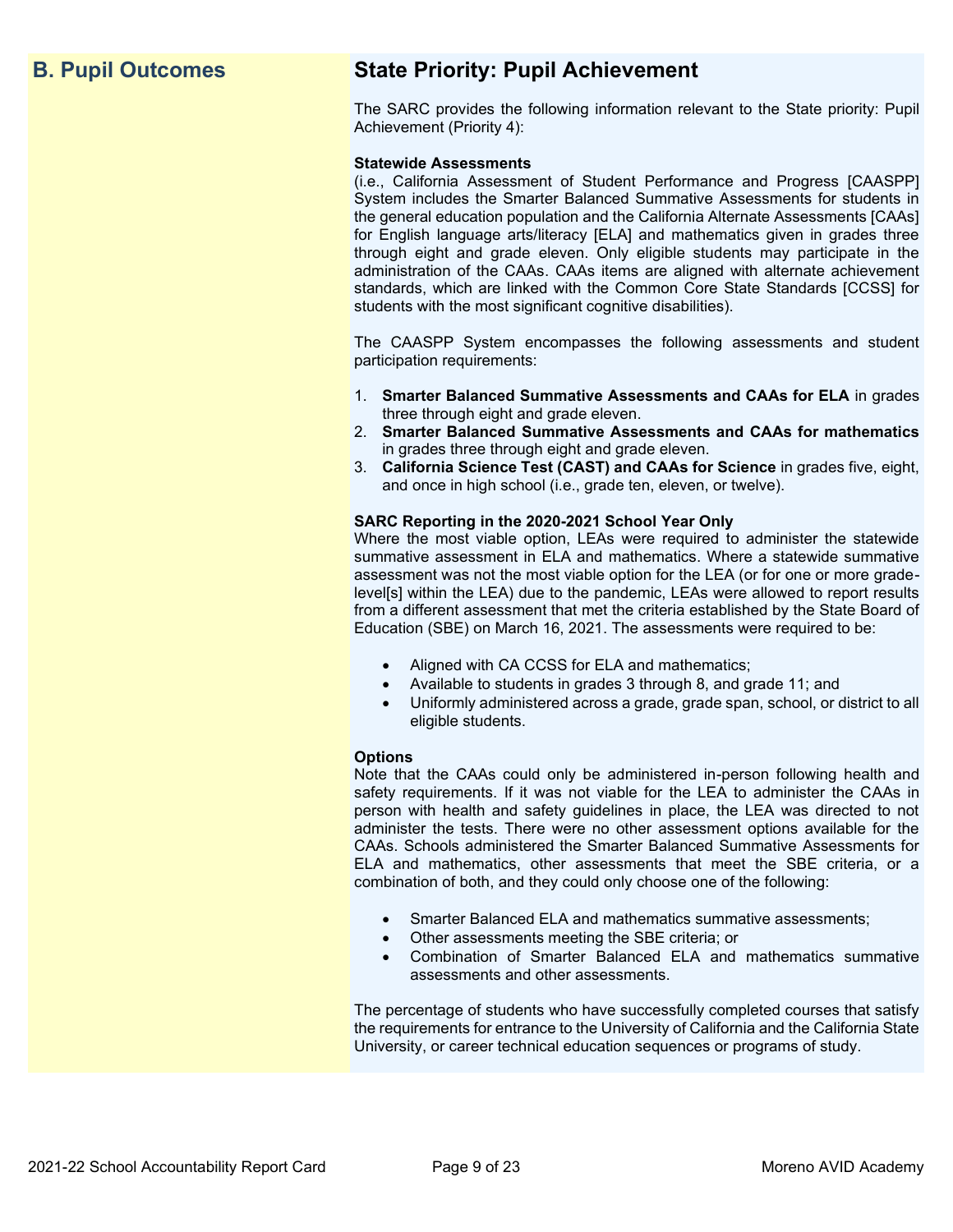#### **Percentage of Students Meeting or Exceeding the State Standard on CAASPP**

This table displays CAASPP test results in ELA and mathematics for all students grades three through eight and grade eleven taking and completing a state-administered assessment.

The 2019-2020 data cells with N/A values indicate that the 2019-2020 data are not available due to the COVID-19 pandemic and resulting summative test suspension. The Executive Order N-30-20 was issued which waived the assessment, accountability, and reporting requirements for the 2019-2020 school year.

The 2020-2021 data cells have N/A values because these data are not comparable to other year data due to the COVID-19 pandemic during the 2020-2021 school year. Where the CAASPP assessments in ELA and/or mathematics is not the most viable option, the LEAs were allowed to administer local assessments. Therefore, the 2020-2021 data between school years for the school, district, state are not an accurate comparison. As such, it is inappropriate to compare results of the 2020-2021 school year to other school years.

| <b>Subject</b>                                                       | <b>School</b><br>2019-20 | <b>School</b><br>2020-21 | <b>District</b><br>2019-20 | <b>District</b><br>2020-21 | <b>State</b><br>2019-20 | <b>State</b><br>2020-21 |
|----------------------------------------------------------------------|--------------------------|--------------------------|----------------------------|----------------------------|-------------------------|-------------------------|
| <b>English Language Arts/Literacy</b><br>$\left($ grades 3-8 and 11) | N/A                      | N/A                      | N/A                        | N/A                        | N/A                     | N/A                     |
| <b>Mathematics</b><br>$(grades 3-8 and 11)$                          | N/A                      | N/A                      | N/A                        | N/A                        | N/A                     | N/A                     |

#### **2020-21 CAASPP Test Results in ELA by Student Group**

This table displays CAASPP test results in ELA by student group for students grades three through eight and grade eleven taking and completing a state-administered assessment. The CDE will populate this table for schools in cases where the school administered the CAASPP assessment. In cases where the school administered a local assessment instead of CAASPP, the CDE will populate this table with "NT" values, meaning this school did not test students using the CAASPP. See the local assessment(s) table for more information.

| <b>CAASPP</b><br><b>Student Groups</b> | <b>CAASPP</b><br><b>Total</b><br><b>Enrollment</b> | <b>CAASPP</b><br><b>Number</b><br><b>Tested</b> | <b>CAASPP</b><br><b>Percent</b><br><b>Tested</b> | <b>CAASPP</b><br><b>Percent</b><br><b>Not Tested</b> | <b>CAASPP</b><br><b>Percent</b><br><b>Met or</b><br><b>Exceeded</b> |
|----------------------------------------|----------------------------------------------------|-------------------------------------------------|--------------------------------------------------|------------------------------------------------------|---------------------------------------------------------------------|
| <b>All Students</b>                    | 289                                                | <b>NT</b>                                       | <b>NT</b>                                        | <b>NT</b>                                            | <b>NT</b>                                                           |
| <b>Female</b>                          | 153                                                | <b>NT</b>                                       | <b>NT</b>                                        | <b>NT</b>                                            | <b>NT</b>                                                           |
| <b>Male</b>                            | 136                                                | <b>NT</b>                                       | <b>NT</b>                                        | <b>NT</b>                                            | <b>NT</b>                                                           |
| American Indian or Alaska Native       | --                                                 | <b>NT</b>                                       | <b>NT</b>                                        | <b>NT</b>                                            | <b>NT</b>                                                           |
| <b>Asian</b>                           | --                                                 | <b>NT</b>                                       | <b>NT</b>                                        | <b>NT</b>                                            | <b>NT</b>                                                           |
| <b>Black or African American</b>       | 16                                                 | <b>NT</b>                                       | <b>NT</b>                                        | <b>NT</b>                                            | <b>NT</b>                                                           |
| <b>Filipino</b>                        | $\qquad \qquad -$                                  | <b>NT</b>                                       | <b>NT</b>                                        | <b>NT</b>                                            | <b>NT</b>                                                           |
| <b>Hispanic or Latino</b>              | 253                                                | <b>NT</b>                                       | <b>NT</b>                                        | <b>NT</b>                                            | <b>NT</b>                                                           |
| Native Hawaiian or Pacific Islander    | $\mathbf 0$                                        | $\mathbf 0$                                     | $\mathbf 0$                                      | $\mathbf 0$                                          | $\Omega$                                                            |
| <b>Two or More Races</b>               | --                                                 | <b>NT</b>                                       | <b>NT</b>                                        | <b>NT</b>                                            | <b>NT</b>                                                           |
| <b>White</b>                           | --                                                 | <b>NT</b>                                       | <b>NT</b>                                        | <b>NT</b>                                            | <b>NT</b>                                                           |
| <b>English Learners</b>                | 52                                                 | <b>NT</b>                                       | <b>NT</b>                                        | <b>NT</b>                                            | <b>NT</b>                                                           |
| <b>Foster Youth</b>                    | $\qquad \qquad -$                                  | <b>NT</b>                                       | <b>NT</b>                                        | <b>NT</b>                                            | <b>NT</b>                                                           |
| <b>Homeless</b>                        | 26                                                 | <b>NT</b>                                       | <b>NT</b>                                        | <b>NT</b>                                            | NT                                                                  |
| <b>Military</b>                        | $\Omega$                                           | $\mathbf 0$                                     | $\Omega$                                         | $\mathbf 0$                                          | $\mathbf{0}$                                                        |
| <b>Socioeconomically Disadvantaged</b> | 251                                                | <b>NT</b>                                       | <b>NT</b>                                        | <b>NT</b>                                            | <b>NT</b>                                                           |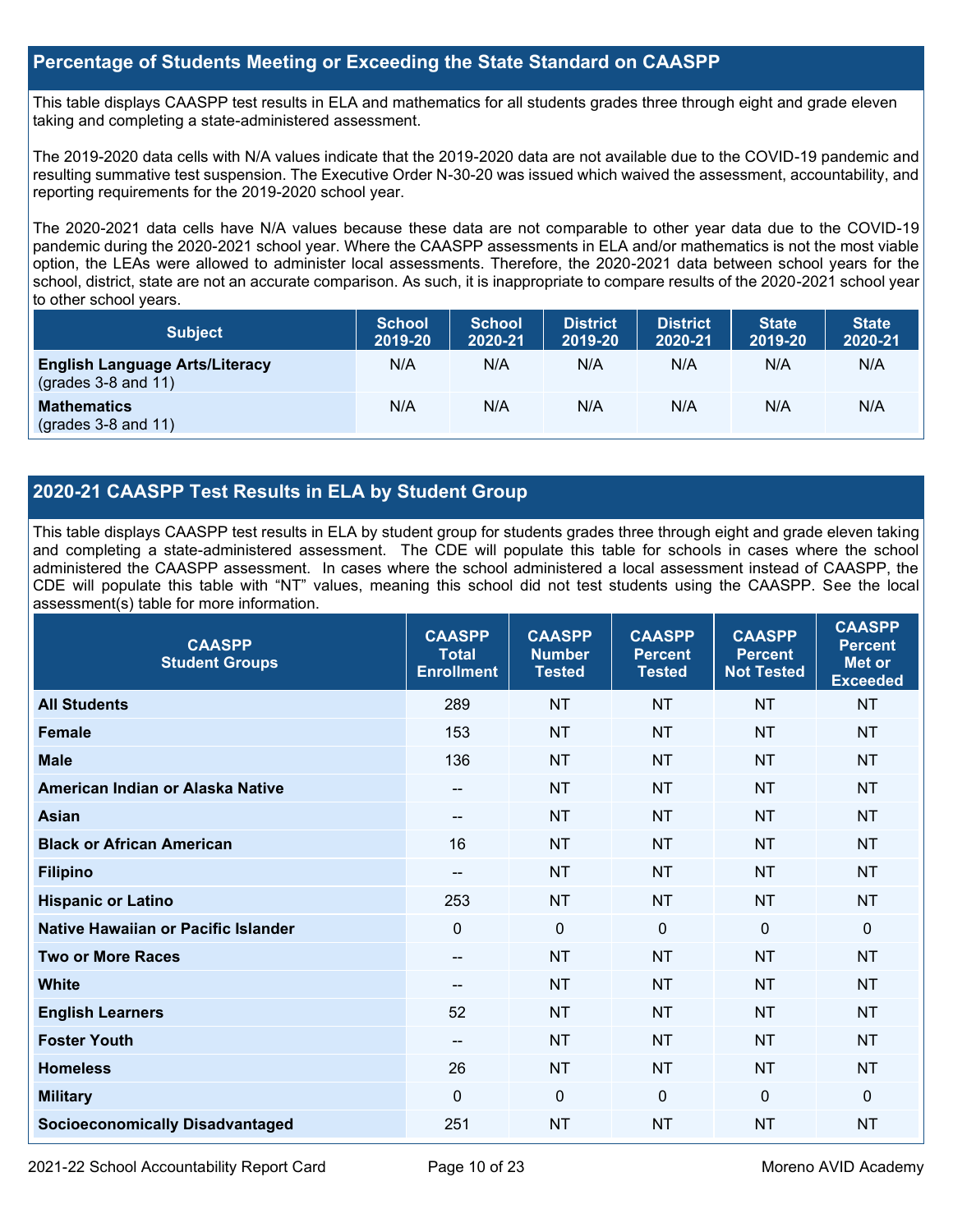| <b>Students Receiving Migrant Education Services</b> |  |    |   |
|------------------------------------------------------|--|----|---|
| <b>Students with Disabilities</b>                    |  | ΝI | N |

### **2020-21 CAASPP Test Results in Math by Student Group**

This table displays CAASPP test results in Math by student group for students grades three through eight and grade eleven taking and completing a state-administered assessment. The CDE will populate this table for schools in cases where the school administered the CAASPP assessment. In cases where the school administered a local assessment instead of CAASPP, the CDE will populate this table with "NT" values, meaning this school did not test students using the CAASPP. See the local assessment(s) table for more information.

| <b>CAASPP</b><br><b>Student Groups</b>               | <b>CAASPP</b><br><b>Total</b><br><b>Enrollment</b> | <b>CAASPP</b><br><b>Number</b><br><b>Tested</b> | <b>CAASPP</b><br><b>Percent</b><br><b>Tested</b> | <b>CAASPP</b><br><b>Percent</b><br><b>Not Tested</b> | <b>CAASPP</b><br><b>Percent</b><br><b>Met or</b><br><b>Exceeded</b> |
|------------------------------------------------------|----------------------------------------------------|-------------------------------------------------|--------------------------------------------------|------------------------------------------------------|---------------------------------------------------------------------|
| <b>All Students</b>                                  | 289                                                | <b>NT</b>                                       | <b>NT</b>                                        | <b>NT</b>                                            | <b>NT</b>                                                           |
| <b>Female</b>                                        | 153                                                | <b>NT</b>                                       | <b>NT</b>                                        | <b>NT</b>                                            | <b>NT</b>                                                           |
| <b>Male</b>                                          | 136                                                | <b>NT</b>                                       | <b>NT</b>                                        | <b>NT</b>                                            | <b>NT</b>                                                           |
| American Indian or Alaska Native                     | --                                                 | <b>NT</b>                                       | <b>NT</b>                                        | <b>NT</b>                                            | <b>NT</b>                                                           |
| <b>Asian</b>                                         | --                                                 | <b>NT</b>                                       | <b>NT</b>                                        | <b>NT</b>                                            | <b>NT</b>                                                           |
| <b>Black or African American</b>                     | 16                                                 | <b>NT</b>                                       | <b>NT</b>                                        | <b>NT</b>                                            | <b>NT</b>                                                           |
| <b>Filipino</b>                                      | $\overline{\phantom{a}}$                           | <b>NT</b>                                       | <b>NT</b>                                        | <b>NT</b>                                            | <b>NT</b>                                                           |
| <b>Hispanic or Latino</b>                            | 253                                                | <b>NT</b>                                       | <b>NT</b>                                        | <b>NT</b>                                            | <b>NT</b>                                                           |
| <b>Native Hawaiian or Pacific Islander</b>           | $\mathbf{0}$                                       | $\mathbf 0$                                     | $\mathbf 0$                                      | $\mathbf 0$                                          | $\mathbf 0$                                                         |
| <b>Two or More Races</b>                             | $\overline{\phantom{a}}$                           | <b>NT</b>                                       | <b>NT</b>                                        | <b>NT</b>                                            | <b>NT</b>                                                           |
| <b>White</b>                                         | $\hspace{0.05cm}$ – $\hspace{0.05cm}$              | <b>NT</b>                                       | <b>NT</b>                                        | <b>NT</b>                                            | <b>NT</b>                                                           |
| <b>English Learners</b>                              | 52                                                 | <b>NT</b>                                       | <b>NT</b>                                        | <b>NT</b>                                            | <b>NT</b>                                                           |
| <b>Foster Youth</b>                                  | $\overline{\phantom{a}}$                           | <b>NT</b>                                       | <b>NT</b>                                        | <b>NT</b>                                            | <b>NT</b>                                                           |
| <b>Homeless</b>                                      | 26                                                 | <b>NT</b>                                       | <b>NT</b>                                        | <b>NT</b>                                            | <b>NT</b>                                                           |
| <b>Military</b>                                      | $\mathbf{0}$                                       | $\mathbf 0$                                     | $\mathbf 0$                                      | $\mathbf 0$                                          | $\mathbf 0$                                                         |
| <b>Socioeconomically Disadvantaged</b>               | 251                                                | <b>NT</b>                                       | <b>NT</b>                                        | <b>NT</b>                                            | <b>NT</b>                                                           |
| <b>Students Receiving Migrant Education Services</b> | $\mathbf 0$                                        | $\mathbf 0$                                     | $\mathbf 0$                                      | $\mathbf 0$                                          | $\mathbf 0$                                                         |
| <b>Students with Disabilities</b>                    | 37                                                 | <b>NT</b>                                       | <b>NT</b>                                        | <b>NT</b>                                            | <b>NT</b>                                                           |

### **2020-21 Local Assessment Test Results in ELA by Student Group**

This table displays Local Assessment test results in ELA by student group for students grades three through eight and grade eleven. LEAs/schools will populate this table for schools in cases where the school administered a local assessment. In cases where the school administered the CAASPP assessment, LEAs/schools will populate this table with "N/A" values in all cells, meaning this table is Not Applicable for this school.

| <b>IREADY</b><br><b>Student Groups</b> | <b>IREADY</b><br><b>Total</b><br><b>Enrollment</b> | <b>IREADY</b><br><b>Number</b><br><b>Tested</b> |         | <b>IREADY</b><br><b>Percent</b><br><b>Not Tested</b> | <b>IREADY</b><br><b>Percent</b><br>At or Above<br>Grade Level |
|----------------------------------------|----------------------------------------------------|-------------------------------------------------|---------|------------------------------------------------------|---------------------------------------------------------------|
| <b>All Students</b>                    | 288                                                | 284                                             | 98.53%  | $1.39\%$                                             | 47.22%                                                        |
| Female                                 | 152                                                | 152                                             | 100.00% | $0.00\%$                                             | 51.32%                                                        |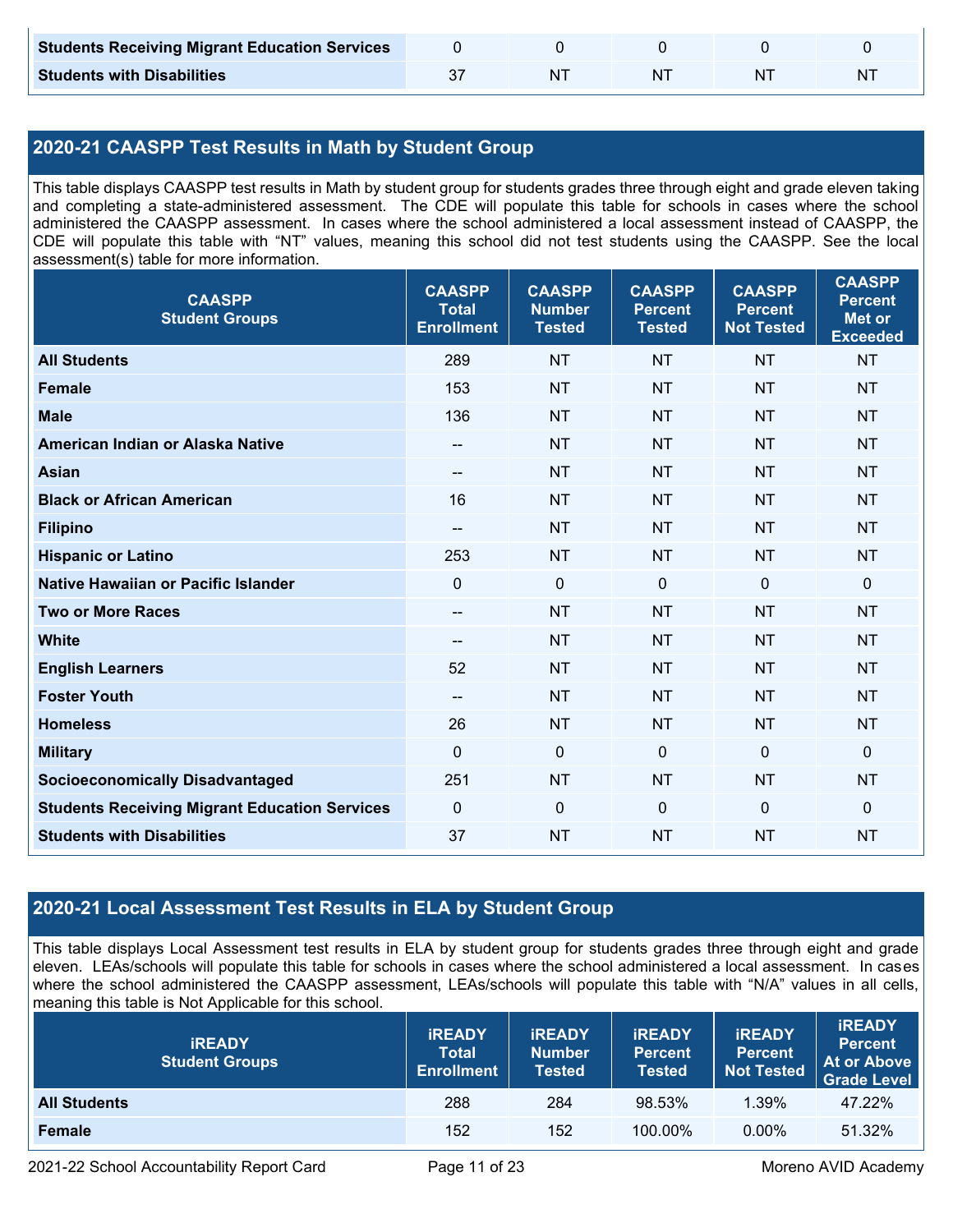| <b>Male</b>                                                                                | 136            | 132            | 97.06%       | 2.94%          | 42.65%    |
|--------------------------------------------------------------------------------------------|----------------|----------------|--------------|----------------|-----------|
| American Indian or Alaska Native                                                           | 3              | 3              | 100.00%      | $0.00\%$       | $0.00\%$  |
| <b>Asian</b>                                                                               | 5              | 5              | 100.00%      | $0.00\%$       | 0.00%     |
| <b>Black or African American</b>                                                           | 17             | 17             | 100.00%      | $0.00\%$       | $0.00\%$  |
| <b>Filipino</b>                                                                            | 1              | 1              | 100.00%      | $0.00\%$       | 0.00%     |
| <b>Hispanic or Latino</b>                                                                  | 253            | 249            | 98.42%       | 1.58%          | 46.25%    |
| Native Hawaiian or Pacific Islander                                                        | 0              | 0              | $0.00\%$     | $0.00\%$       |           |
| <b>Two or More Races</b>                                                                   | $\mathbf 0$    | 0              | 0            | 0              |           |
| White                                                                                      | 9              | 9              | 100.00%      | $0.00\%$       | <b>NA</b> |
| <b>English Learners</b>                                                                    | 52             | 50             | 96.15%       | 3.85%          | 10.00%    |
| <b>Foster Youth</b>                                                                        | $\overline{2}$ | $\overline{2}$ | 100.00%      | $0.00\%$       |           |
| <b>Homeless</b>                                                                            | 13             | 12             | 92.31        | 769.00%        | <b>NA</b> |
| <b>Military</b>                                                                            | $\mathbf 0$    | $\mathbf 0$    | $\mathbf{0}$ | $\overline{0}$ | N/A       |
| <b>Socioeconomically Disadvantaged</b>                                                     | 288            | 284            | 98.61%       | 1.39%          | 47.22%    |
| <b>Students Receiving Migrant Education Services</b>                                       | $\Omega$       | 0              | $\mathbf{0}$ | $\mathbf{0}$   | N/A       |
| <b>Students with Disabilities</b>                                                          | 37             | 37             | 100.00%      | 0              | 0.00%     |
| *At or above the grade-level standard in the context of the local assessment administered. |                |                |              |                |           |

### **2020-21 Local Assessment Test Results in Math by Student Group**

This table displays Local Assessment test results in Math by student group for students grades three through eight and grade eleven. LEAs/schools will populate this table for schools in cases where the school administered a local assessment. In cases where the school administered the CAASPP assessment, LEAs/schools will populate this table with "N/A" values in all cells, meaning this table is Not Applicable for this school.

| <b>IREADY</b><br><b>Student Groups</b> | <b>IREADY</b><br><b>Total</b><br><b>Enrollment</b> | <b>IREADY</b><br><b>Number</b><br><b>Tested</b> | <b>IREADY</b><br><b>Percent</b><br><b>Tested</b> | <b>IREADY</b><br><b>Percent</b><br><b>Not Tested</b> | <b>IREADY</b><br><b>Percent</b><br><b>At or Above</b><br><b>Grade Level</b> |
|----------------------------------------|----------------------------------------------------|-------------------------------------------------|--------------------------------------------------|------------------------------------------------------|-----------------------------------------------------------------------------|
| <b>All Students</b>                    | 288                                                | 279                                             | 96.77%                                           | 3.24%                                                | 54.45%                                                                      |
| <b>Female</b>                          | 152                                                | 150                                             | 98.68%                                           | 1.32%                                                | 30.92%                                                                      |
| <b>Male</b>                            | 136                                                | 129                                             | 94.85%                                           | 5.15%                                                | 23.53%                                                                      |
| American Indian or Alaska Native       | $\mathfrak{B}$                                     | 3                                               | 100%                                             | 0.00%                                                |                                                                             |
| Asian                                  | 5                                                  | 5                                               | 100.00%                                          | 0.00%                                                | 0.00%                                                                       |
| <b>Black or African American</b>       | 17                                                 | 17                                              | 100.00%                                          | 0.00%                                                | 0.00%                                                                       |
| <b>Filipino</b>                        | 1                                                  | 1                                               | 100.00%                                          | 0.00%                                                | $0.00\%$                                                                    |
| <b>Hispanic or Latino</b>              | 253                                                | 244                                             | 96.44%                                           | 3.56%                                                | 27.67%                                                                      |
| Native Hawaiian or Pacific Islander    | 0                                                  | $\mathbf 0$                                     | $\mathbf{0}$                                     | na                                                   | 0                                                                           |
| <b>Two or More Races</b>               | $\Omega$                                           | $\mathbf 0$                                     | $\Omega$                                         | $\mathbf 0$                                          | $\Omega$                                                                    |
| <b>White</b>                           | 9                                                  | 9                                               | 100.00%                                          | 0.00%                                                | $0.00\%$                                                                    |
| <b>English Learners</b>                | 52                                                 | 49                                              | 94.23%                                           | 5.77%                                                | 0.00%                                                                       |
| <b>Foster Youth</b>                    | $\overline{2}$                                     | $\overline{2}$                                  | 100%                                             | 0.00%                                                |                                                                             |
| <b>Homeless</b>                        | 13                                                 | 12                                              | 92.31%                                           | 7.69%                                                | 38.46%                                                                      |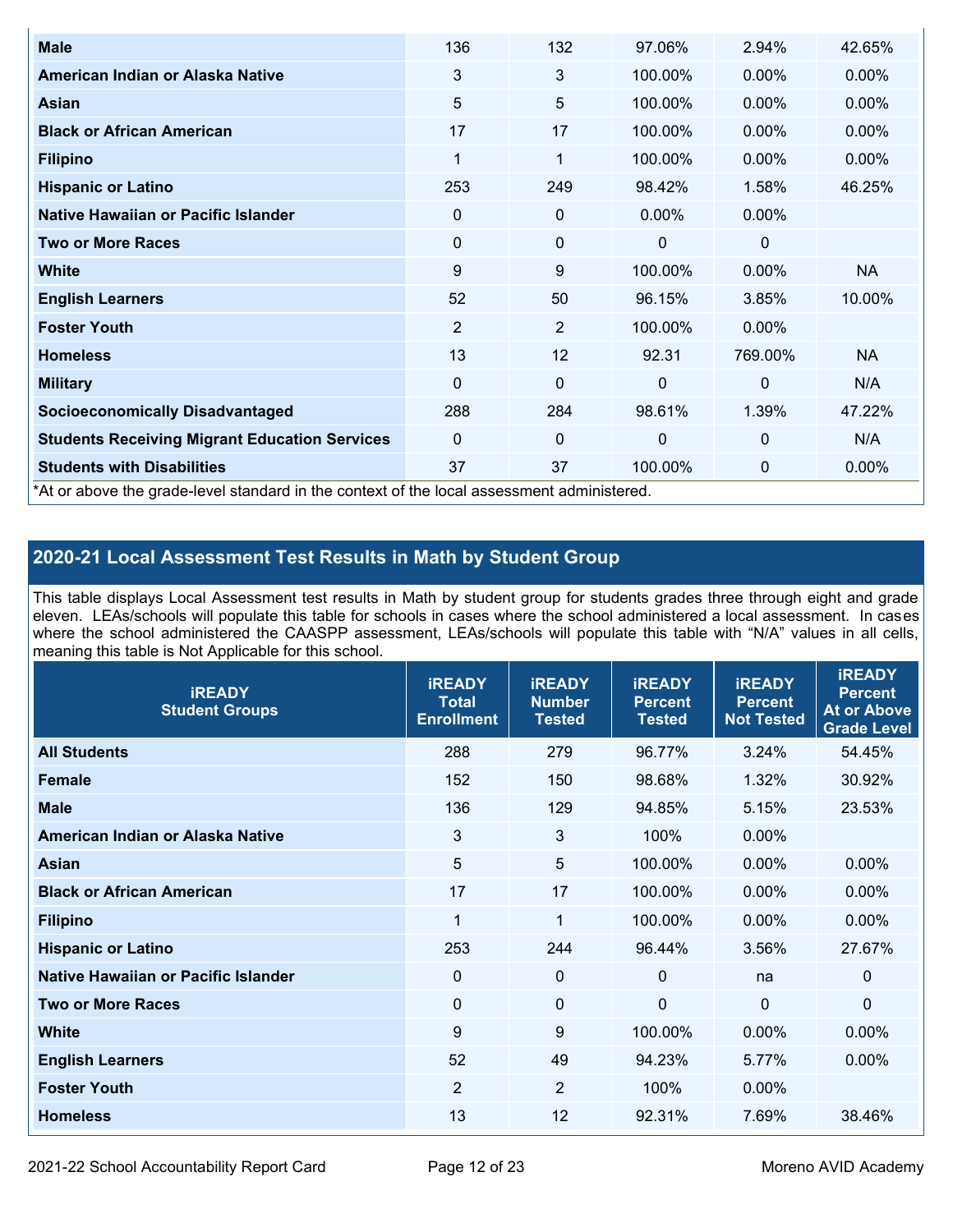| <b>Military</b>                                      |     |     |        |       | na     |
|------------------------------------------------------|-----|-----|--------|-------|--------|
| <b>Socioeconomically Disadvantaged</b>               | 288 | 279 | 96.88% | 3.13% | 27.43% |
| <b>Students Receiving Migrant Education Services</b> |     |     |        |       | na     |
| <b>Students with Disabilities</b>                    | 37  | 36  | 97.30% | 2.70% | 0.00%  |

\*At or above the grade-level standard in the context of the local assessment administered.

#### **CAASPP Test Results in Science for All Students**

This table displays the percentage of all students grades five, eight, and High School meeting or exceeding the State Standard.

The 2019-2020 data cells with N/A values indicate that the 2019-2020 data are not available due to the COVID-19 pandemic and resulting summative testing suspension. The Executive Order N-30-20 was issued which waived the assessment, accountability, and reporting requirements for the 2019-2020 school year.

For any 2020-2021 data cells with N/T values indicate that this school did not test students using the CAASPP Science.

| <b>Subject</b>                                  | <b>School</b> | <b>School</b> | <b>District</b> | <b>District</b> | <b>State</b> | <b>State</b> |
|-------------------------------------------------|---------------|---------------|-----------------|-----------------|--------------|--------------|
|                                                 | 2019-20       | 2020-21       | 2019-20         | 2020-21         | 2019-20      | 2020-21      |
| <b>Science</b><br>(grades 5, 8 and high school) | N/A           | ΝT            | N/A             | N1              | N/A          | 28.72        |

#### **2020-21 CAASPP Test Results in Science by Student Group**

This table displays CAASPP test results in Science by student group for students grades five, eight, and High School. For any data cells with N/T values indicate that this school did not test students using the CAASPP Science.

| <b>Student Group</b>                                 | <b>Total</b><br><b>Enrollment</b> | <b>Number</b><br><b>Tested</b> | <b>Percent</b><br><b>Tested</b> | <b>Percent</b><br><b>Not Tested</b> | <b>Percent</b><br><b>Met or</b><br><b>Exceeded</b> |
|------------------------------------------------------|-----------------------------------|--------------------------------|---------------------------------|-------------------------------------|----------------------------------------------------|
| <b>All Students</b>                                  | 58                                | <b>NT</b>                      | <b>NT</b>                       | <b>NT</b>                           | <b>NT</b>                                          |
| <b>Female</b>                                        | 34                                | <b>NT</b>                      | <b>NT</b>                       | <b>NT</b>                           | <b>NT</b>                                          |
| <b>Male</b>                                          | 24                                | <b>NT</b>                      | <b>NT</b>                       | <b>NT</b>                           | <b>NT</b>                                          |
| American Indian or Alaska Native                     | $\mathbf{0}$                      | $\mathbf 0$                    | $\mathbf 0$                     | $\overline{0}$                      | $\mathbf{0}$                                       |
| <b>Asian</b>                                         | $\mathbf 0$                       | $\mathbf 0$                    | $\mathbf 0$                     | $\mathbf 0$                         | 0                                                  |
| <b>Black or African American</b>                     | --                                | <b>NT</b>                      | <b>NT</b>                       | <b>NT</b>                           | <b>NT</b>                                          |
| <b>Filipino</b>                                      | $\mathbf{0}$                      | $\mathbf 0$                    | $\mathbf{0}$                    | $\mathbf{0}$                        | $\mathbf 0$                                        |
| <b>Hispanic or Latino</b>                            | 51                                | <b>NT</b>                      | <b>NT</b>                       | <b>NT</b>                           | <b>NT</b>                                          |
| <b>Native Hawaiian or Pacific Islander</b>           | $\mathbf{0}$                      | $\mathbf 0$                    | $\mathbf 0$                     | $\mathbf 0$                         | 0                                                  |
| <b>Two or More Races</b>                             | --                                | <b>NT</b>                      | <b>NT</b>                       | <b>NT</b>                           | <b>NT</b>                                          |
| <b>White</b>                                         | --                                | <b>NT</b>                      | <b>NT</b>                       | <b>NT</b>                           | <b>NT</b>                                          |
| <b>English Learners</b>                              | --                                | <b>NT</b>                      | <b>NT</b>                       | <b>NT</b>                           | <b>NT</b>                                          |
| <b>Foster Youth</b>                                  | $\mathbf{0}$                      | $\mathbf 0$                    | $\mathbf 0$                     | $\mathbf 0$                         | $\mathbf 0$                                        |
| <b>Homeless</b>                                      | $\mathbf 0$                       | $\mathbf 0$                    | $\mathbf{0}$                    | $\mathbf{0}$                        | $\mathbf 0$                                        |
| <b>Military</b>                                      | $\Omega$                          | $\mathbf 0$                    | $\mathbf{0}$                    | $\overline{0}$                      | $\mathbf{0}$                                       |
| <b>Socioeconomically Disadvantaged</b>               | 49                                | <b>NT</b>                      | <b>NT</b>                       | <b>NT</b>                           | <b>NT</b>                                          |
| <b>Students Receiving Migrant Education Services</b> | $\mathbf{0}$                      | $\mathbf 0$                    | $\Omega$                        | $\mathbf{0}$                        | $\Omega$                                           |
| <b>Students with Disabilities</b>                    | $\qquad \qquad -$                 | <b>NT</b>                      | <b>NT</b>                       | <b>NT</b>                           | <b>NT</b>                                          |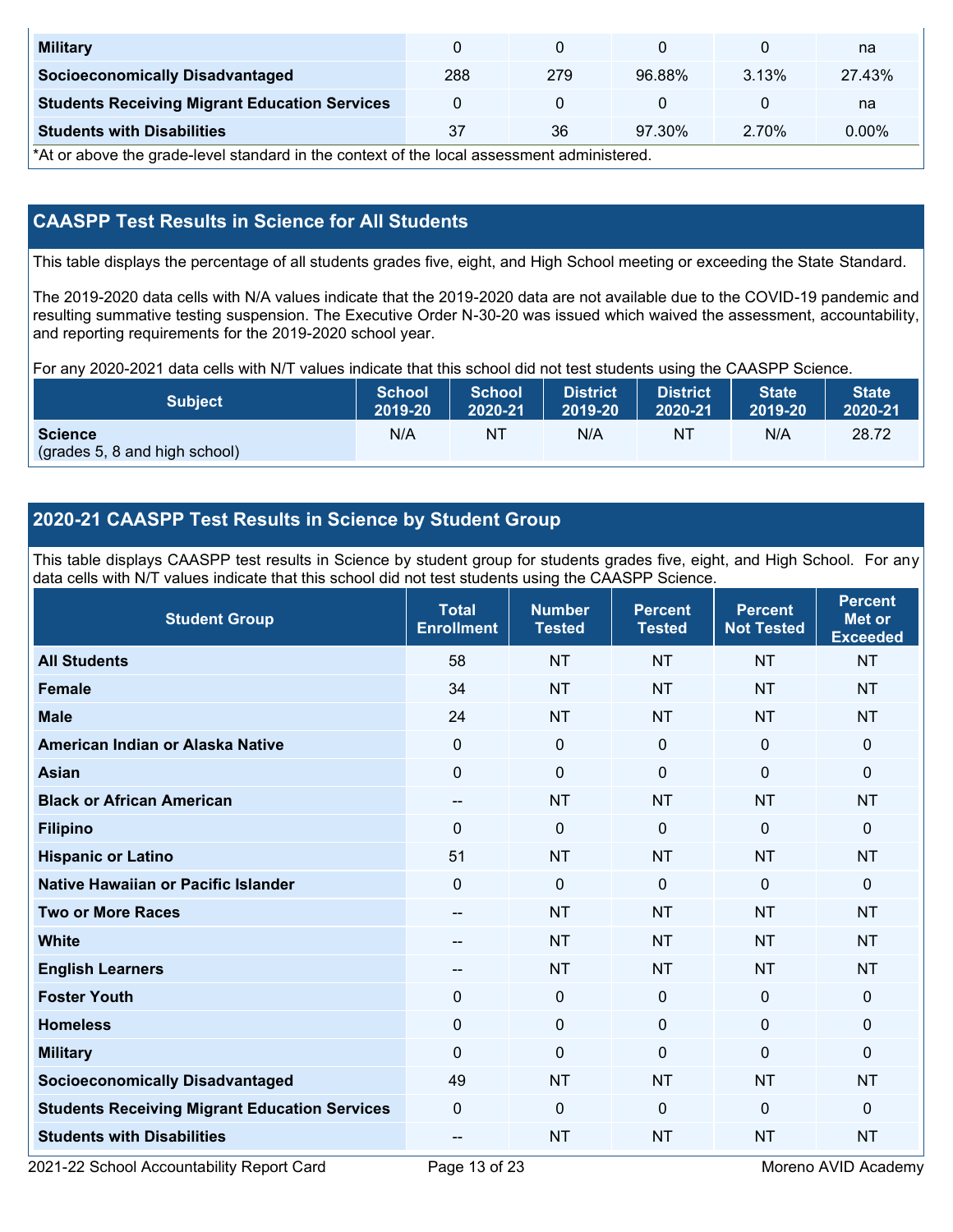# **B. Pupil Outcomes State Priority: Other Pupil Outcomes**

The SARC provides the following information relevant to the State priority: Other Pupil Outcomes (Priority 8): Pupil outcomes in the subject area of physical education.

#### **2020-21 California Physical Fitness Test Results**

Due to the COVID-19 crisis, the Physical Fitness Test was suspended during the 2020-2021 school year and therefore no data are reported and each cell in this table is populated with "N/A."

| <b>Grade Level</b> | <b>Four of Six Fitness Standards</b> | <b>Five of Six Fitness Standards</b> | Percentage of Students Meeting   Percentage of Students Meeting   Percentage of Students Meeting<br><b>Six of Six Fitness Standards</b> |
|--------------------|--------------------------------------|--------------------------------------|-----------------------------------------------------------------------------------------------------------------------------------------|
| Grade 5            | N/A                                  | N/A                                  | N/A                                                                                                                                     |
| Grade 7            | N/A                                  | N/A                                  | N/A                                                                                                                                     |
| Grade 9            | N/A                                  | N/A                                  | N/A                                                                                                                                     |

# **C. Engagement State Priority: Parental Involvement**

The SARC provides the following information relevant to the State priority: Parental Involvement (Priority 3): Efforts the school district makes to seek parent input in making decisions regarding the school district and at each school site.

#### **2021-22 Opportunities for Parental Involvement**

Parent involvement is a vital strategy in the promotion of student achievement, discipline, and self-esteem. It is an integral part of our school community. The Site English Learner Parent Advisory Council and School Site Council work together to make decisions about school programs. Moreno School invites all parents to volunteer in a variety of ways, including bi-monthly parent volunteer days and "Coffee with the Principal". Our school personnel works diligently to assist parents with parent education classes, to coordinate parent volunteer opportunities, and to provide a variety of school and community resources for health and welfare issues. Parent education/family night classes are provided each year in the area of GATE, AVID, Special Education, and reclassification. The PTO and a group of staff members also provided Family Fun Nights such as Art Easel Night, BINGO for Books, Movie Night, and Trunk or Treat.

Information on parent involvement and family resources can be accessed by contacting the school office at 909-445-1661. Additionally, Moreno School's PTO supports the school in a variety of ways including fundraising. This organization provides many opportunities for parent involvement. If you are interested in joining the Moreno PTO please contact Ruby Melara at 909- 445-1661.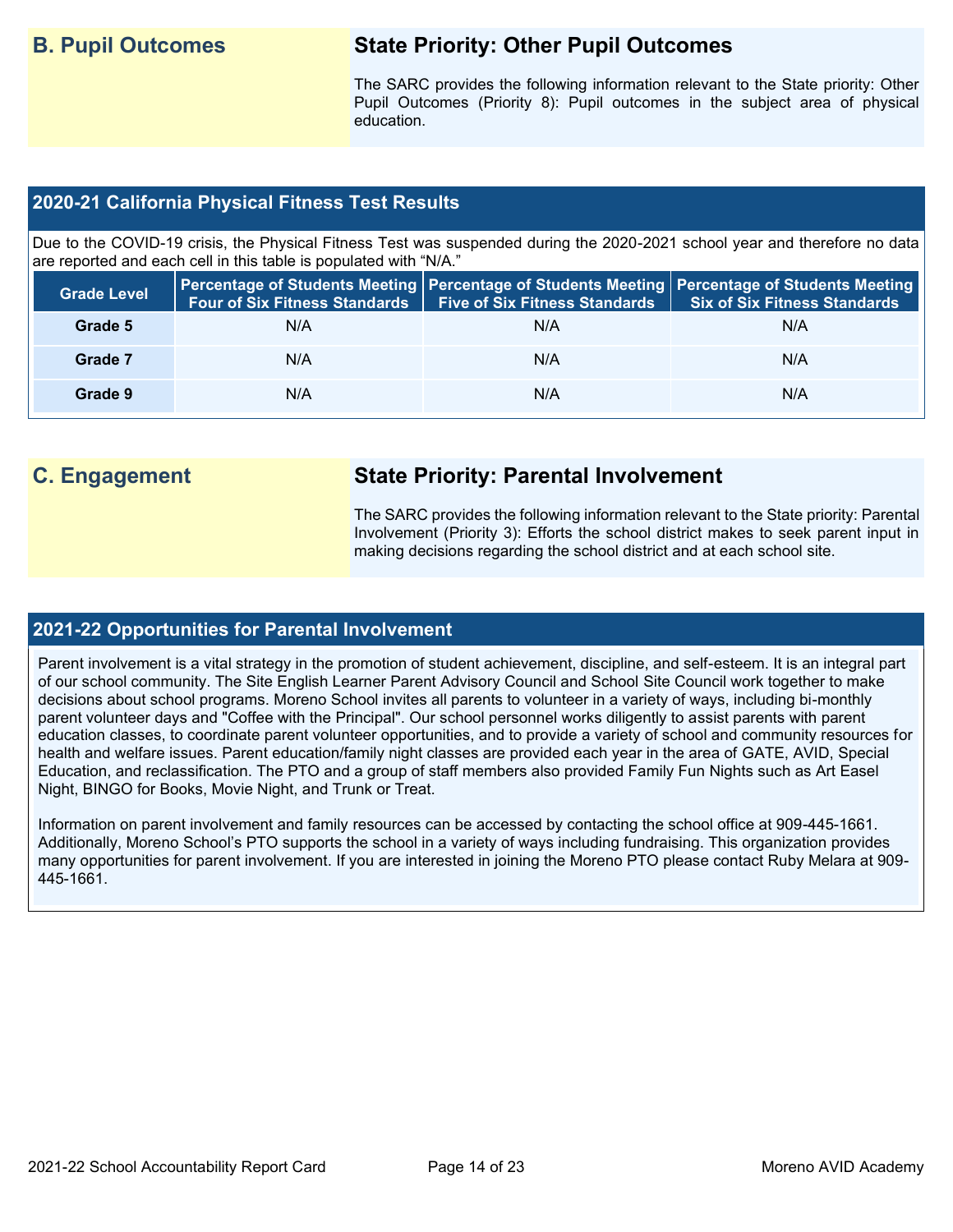### **2020-21 Chronic Absenteeism by Student Group**

| <b>Student Group</b>                                 | <b>Cumulative</b><br><b>Enrollment</b> | <b>Chronic</b><br><b>Absenteeism</b><br><b>Eligible Enrollment</b> | <b>Chronic</b><br><b>Absenteeism</b><br><b>Count</b> | <b>Chronic</b><br><b>Absenteeism</b><br><b>Rate</b> |
|------------------------------------------------------|----------------------------------------|--------------------------------------------------------------------|------------------------------------------------------|-----------------------------------------------------|
| <b>All Students</b>                                  | 543                                    | 528                                                                | 39                                                   | 7.4                                                 |
| <b>Female</b>                                        | 265                                    | 260                                                                | 18                                                   | 6.9                                                 |
| <b>Male</b>                                          | 278                                    | 268                                                                | 21                                                   | 7.8                                                 |
| American Indian or Alaska Native                     | 2                                      | 2                                                                  | $\Omega$                                             | 0.0                                                 |
| <b>Asian</b>                                         | 8                                      | $\overline{7}$                                                     | 1                                                    | 14.3                                                |
| <b>Black or African American</b>                     | 26                                     | 26                                                                 | $\mathbf{0}$                                         | 0.0                                                 |
| <b>Filipino</b>                                      | 1                                      | $\mathbf{1}$                                                       | $\mathbf{0}$                                         | 0.0                                                 |
| <b>Hispanic or Latino</b>                            | 479                                    | 466                                                                | 34                                                   | 7.3                                                 |
| Native Hawaiian or Pacific Islander                  | $\Omega$                               | $\mathbf 0$                                                        | $\mathbf 0$                                          | 0.0                                                 |
| <b>Two or More Races</b>                             | 9                                      | 9                                                                  | $\mathbf{0}$                                         | 0.0                                                 |
| <b>White</b>                                         | 18                                     | 17                                                                 | 4                                                    | 23.5                                                |
| <b>English Learners</b>                              | 134                                    | 132                                                                | 9                                                    | 6.8                                                 |
| <b>Foster Youth</b>                                  | 3                                      | 3                                                                  | $\Omega$                                             | 0.0                                                 |
| <b>Homeless</b>                                      | 35                                     | 34                                                                 | 4                                                    | 11.8                                                |
| <b>Socioeconomically Disadvantaged</b>               | 477                                    | 470                                                                | 35                                                   | 7.4                                                 |
| <b>Students Receiving Migrant Education Services</b> | $\mathbf{0}$                           | $\mathbf{0}$                                                       | $\Omega$                                             | 0.0                                                 |
| <b>Students with Disabilities</b>                    | 79                                     | 77                                                                 | 9                                                    | 11.7                                                |

# **C. Engagement State Priority: School Climate**

The SARC provides the following information relevant to the State priority: School Climate (Priority 6):

- Pupil suspension rates;
- Pupil expulsion rates; and
- Other local measures on the sense of safety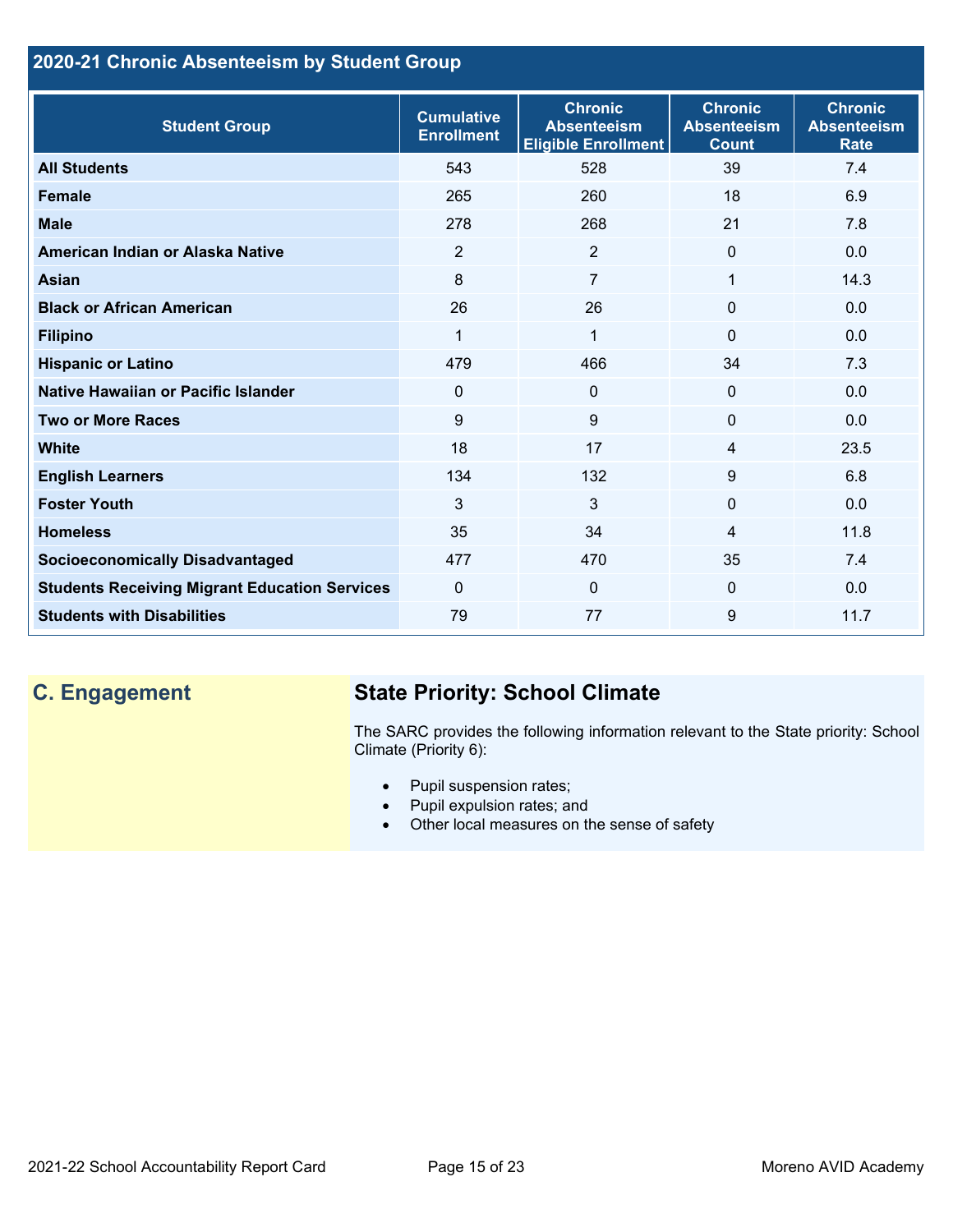#### **Suspensions and Expulsions**

This table displays suspensions and expulsions data collected between July through June, each full school year respectively. Data collected during the 2020-21 school year may not be comparable to earlier years of this collection due to differences in learning mode instruction in response to the COVID-19 pandemic.

| Subject            | <b>School</b><br>2018-19 | <b>School</b><br>2020-21 | <b>District</b><br>2018-19 | <b>District</b><br>2020-21 | <b>State</b><br>2018-19 | <b>State</b><br>2020-21 |
|--------------------|--------------------------|--------------------------|----------------------------|----------------------------|-------------------------|-------------------------|
| <b>Suspensions</b> | 1.36                     | 0.00                     | 2.98                       | 0.03                       | 3.47                    | 0.20                    |
| <b>Expulsions</b>  | 0.00                     | 0.00                     | 0.00                       | 0.00                       | 0.08                    | 0.00                    |

This table displays suspensions and expulsions data collected between July through February, partial school year due to the COVID-19 pandemic. The 2019-2020 suspensions and expulsions rate data are not comparable to other year data because the 2019-2020 school year is a partial school year due to the COVID-19 crisis. As such, it would be inappropriate to make any comparisons in rates of suspensions and expulsions in the 2019-2020 school year compared to other school years.

| <b>Subject</b>     | <b>School</b><br>2019-20 | <b>District</b><br>2019-20 | <b>State</b><br>2019-20 |
|--------------------|--------------------------|----------------------------|-------------------------|
| <b>Suspensions</b> | 0.35                     | 1.64                       | 2.45                    |
| <b>Expulsions</b>  | 0.00                     | 0.00                       | 0.05                    |

#### **2020-21 Suspensions and Expulsions by Student Group**

| <b>Student Group</b>                                 | <b>Suspensions Rate</b> | <b>Expulsions Rate</b> |
|------------------------------------------------------|-------------------------|------------------------|
| <b>All Students</b>                                  | 0.00                    | 0.00                   |
| <b>Female</b>                                        | 0.00                    | 0.00                   |
| <b>Male</b>                                          | 0.00                    | 0.00                   |
| American Indian or Alaska Native                     | 0.00                    | 0.00                   |
| <b>Asian</b>                                         | 0.00                    | 0.00                   |
| <b>Black or African American</b>                     | 0.00                    | 0.00                   |
| <b>Filipino</b>                                      | 0.00                    | 0.00                   |
| <b>Hispanic or Latino</b>                            | 0.00                    | 0.00                   |
| Native Hawaiian or Pacific Islander                  | 0.00                    | 0.00                   |
| <b>Two or More Races</b>                             | 0.00                    | 0.00                   |
| <b>White</b>                                         | 0.00                    | 0.00                   |
| <b>English Learners</b>                              | 0.00                    | 0.00                   |
| <b>Foster Youth</b>                                  | 0.00                    | 0.00                   |
| <b>Homeless</b>                                      | 0.00                    | 0.00                   |
| <b>Socioeconomically Disadvantaged</b>               | 0.00                    | 0.00                   |
| <b>Students Receiving Migrant Education Services</b> | 0.00                    | 0.00                   |
| <b>Students with Disabilities</b>                    | 0.00                    | 0.00                   |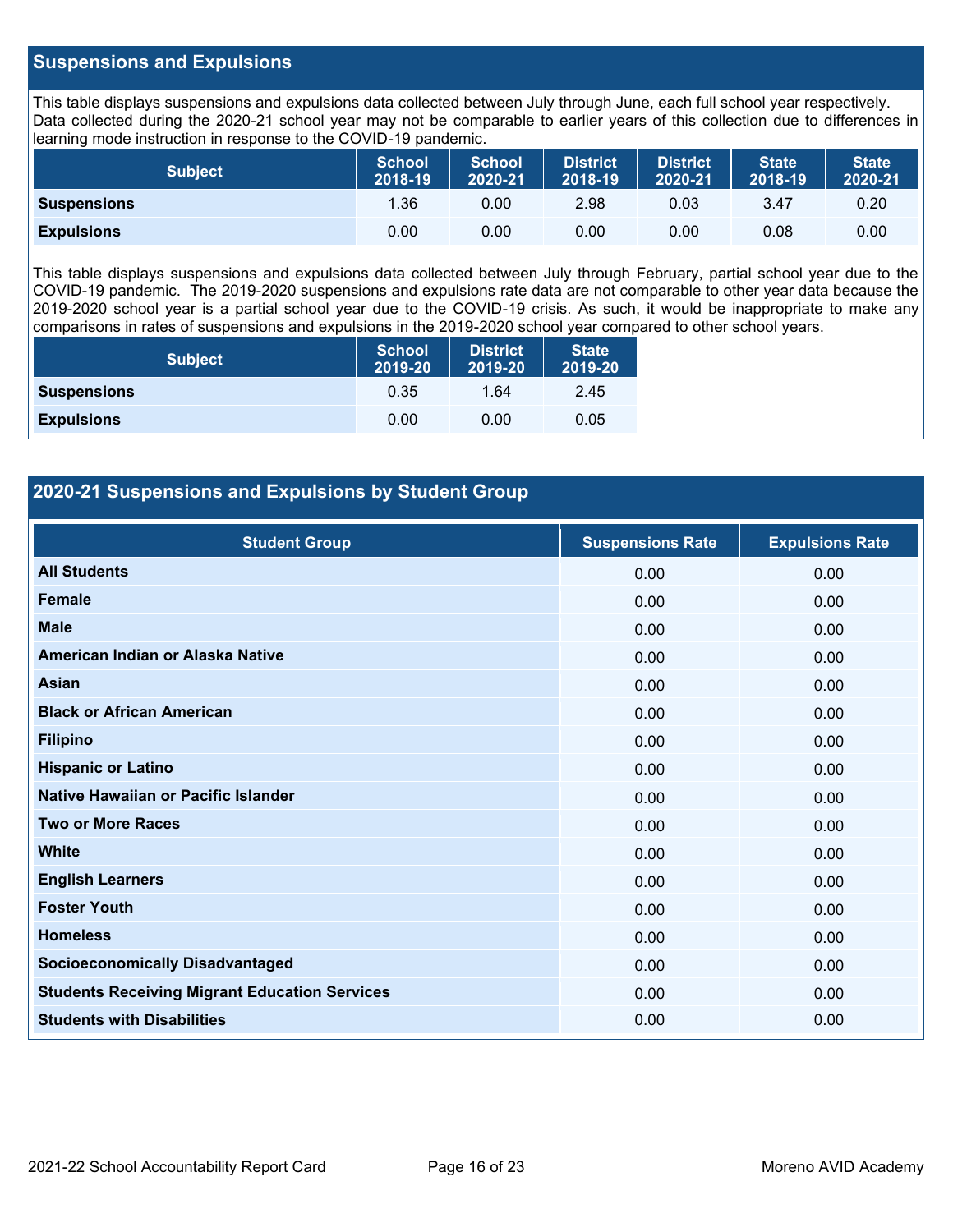#### **2021-22 School Safety Plan**

The Moreno School safety plan is reviewed and revised as necessary at the beginning of each school year. The plan includes very specific procedures ranging from fire to chemical attack and intruder/lockdown procedures. The support staff is assigned classrooms to assist during drills or in the event of an emergency. A staff development workshop is held at the beginning of each school year once the plan is updated and approved by staff. The plan was last reviewed and updated in October 2021. Drills are held monthly and attended by all students and staff. A mock earthquake drill is conducted each year in October. There is a clearly articulated visitor policy that states that all visitors must check into the office prior to visiting anywhere on campus and provide a valid ID. For parents that wish to volunteer, they must fill out a Volunteer Application. The district has created three levels of types of volunteers. Depending on the level of contact with students, parents may be required to complete a TB test, provide a driver's license and/or clear a fingerprint check. District employees are required to wear identification badges. There are 5-6 employees monitoring students getting on and off the school buses. Students are only released to a parent or guardian listed on the emergency card when they are checked out during the school day.

### **D. Other SARC Information Information Required in the SARC**

The information in this section is required to be in the SARC but is not included in the state priorities for LCFF.

#### **2018-19 Elementary Average Class Size and Class Size Distribution**

This table displays the 2018-19 average class size and class size distribution. The columns titled "Number of Classes" indicates how many classes fall into each size category (a range of total students per class). The "Other" category is for multigrade level classes.

| <b>Grade Level</b> | Average<br><b>Class Size</b> | <b>1-20 Students</b> | Number of Classes with   Number of Classes with  <br>21-32 Students | <b>Number of Classes with</b><br>33+ Students |
|--------------------|------------------------------|----------------------|---------------------------------------------------------------------|-----------------------------------------------|
| κ                  | 20                           |                      |                                                                     |                                               |
|                    | 24                           |                      |                                                                     |                                               |
|                    | 19                           |                      |                                                                     |                                               |
|                    | 25                           |                      |                                                                     |                                               |
|                    | 22                           |                      |                                                                     |                                               |
|                    | 26                           |                      |                                                                     |                                               |
|                    | 21                           |                      |                                                                     |                                               |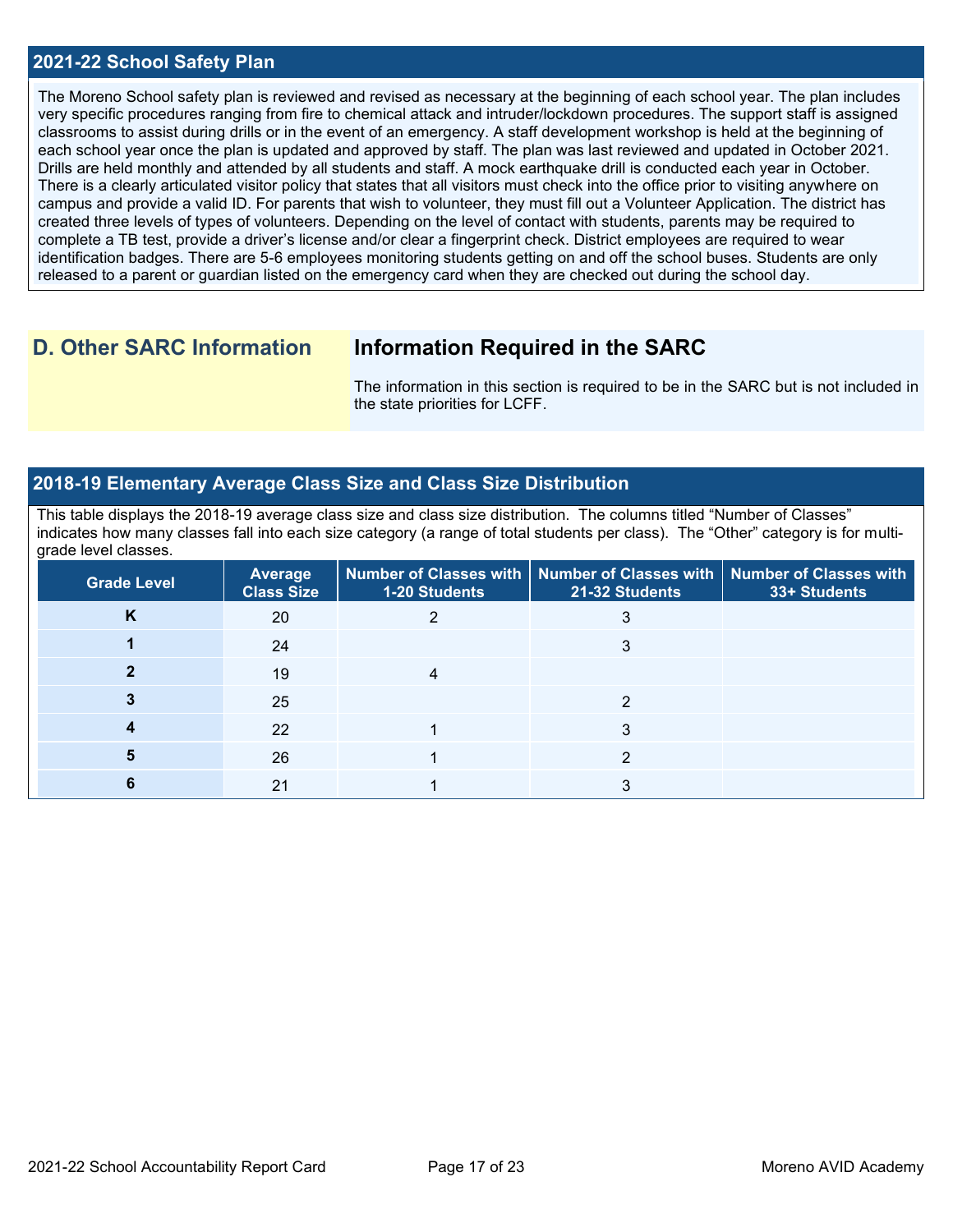#### **2019-20 Elementary Average Class Size and Class Size Distribution**

This table displays the 2019-20 average class size and class size distribution. The columns titled "Number of Classes" indicates how many classes fall into each size category (a range of total students per class). The "Other" category is for multi-grade level classes.

| <b>Grade Level</b> | <b>Average</b><br><b>Class Size</b> | Number of Classes with<br>1-20 Students | <b>Number of Classes with</b><br>21-32 Students | <b>Number of Classes with</b><br>33+ Students |
|--------------------|-------------------------------------|-----------------------------------------|-------------------------------------------------|-----------------------------------------------|
| K                  | 18                                  |                                         | 4                                               |                                               |
|                    | 23                                  |                                         | 3                                               |                                               |
|                    | 22                                  |                                         | 3                                               |                                               |
| 3                  | 26                                  |                                         | 3                                               |                                               |
| 4                  | 27                                  |                                         | 2                                               |                                               |
| 5                  | 25                                  |                                         | 3                                               |                                               |
| 6                  | 27                                  |                                         | 3                                               |                                               |
| <b>Other</b>       |                                     | 3                                       |                                                 |                                               |

#### **2020-21 Elementary Average Class Size and Class Size Distribution**

This table displays the 2020-21 average class size and class size distribution. The columns titled "Number of Classes" indicates how many classes fall into each size category (a range of total students per class). The "Other" category is for multi-grade level classes.

| <b>Grade Level</b> | <b>Average</b><br><b>Class Size</b> | 1-20 Students | Number of Classes with   Number of Classes with  <br>21-32 Students | Number of Classes with<br>33+ Students |
|--------------------|-------------------------------------|---------------|---------------------------------------------------------------------|----------------------------------------|
| K                  | 16                                  | 5             |                                                                     |                                        |
|                    | 23                                  |               | 3                                                                   |                                        |
| 2                  | 22                                  |               | 2                                                                   |                                        |
|                    | 23                                  |               | 3                                                                   |                                        |
| 4                  | 25                                  |               | 3                                                                   |                                        |
| 5                  | 28                                  |               | 2                                                                   |                                        |
| 6                  | 26                                  |               | 3                                                                   |                                        |
| <b>Other</b>       |                                     | 3             |                                                                     |                                        |

#### **2020-21 Ratio of Pupils to Academic Counselor**

This table displays the ratio of pupils to Academic Counselor. One full time equivalent (FTE) equals one staff member working full time; one FTE could also represent two staff members who each work 50 percent of full time.

| <b>Title</b>                        | <b>Ratio</b> |
|-------------------------------------|--------------|
| <b>Pupils to Academic Counselor</b> |              |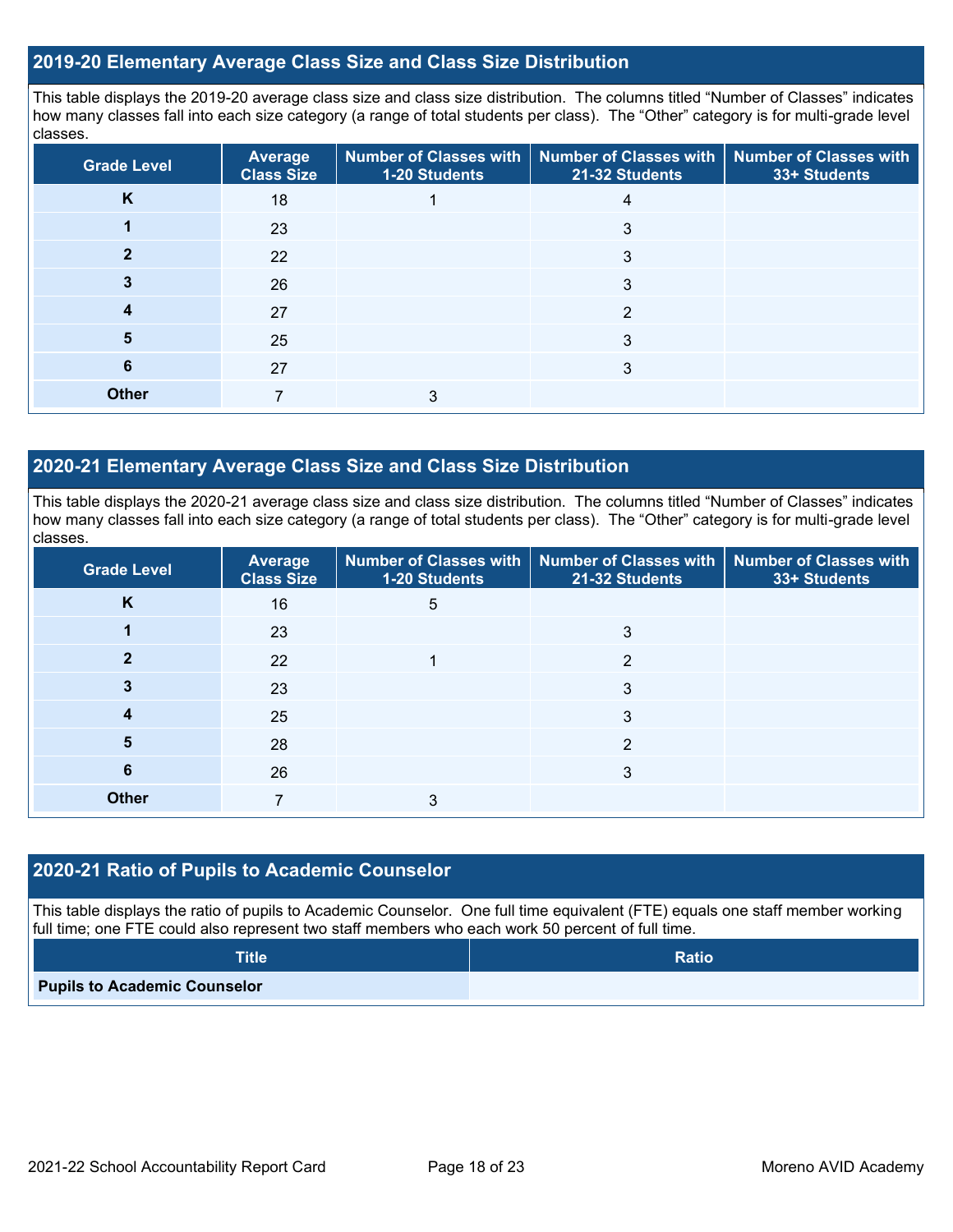#### **2020-21 Student Support Services Staff**

This table displays the number of FTE support staff assigned to this school. One full time equivalent (FTE) equals one staff member working full time; one FTE could also represent two staff members who each work 50 percent of full time.

| <b>Title</b>                                                         | <b>Number of FTE Assigned to School</b> |
|----------------------------------------------------------------------|-----------------------------------------|
| <b>Counselor (Academic, Social/Behavioral or Career Development)</b> | $\Omega$                                |
| Library Media Teacher (Librarian)                                    | $\mathbf{0}$                            |
| <b>Library Media Services Staff (Paraprofessional)</b>               | $\mathbf{0}$                            |
| <b>Psychologist</b>                                                  | $\mathbf{0}$                            |
| <b>Social Worker</b>                                                 | $\Omega$                                |
| <b>Speech/Language/Hearing Specialist</b>                            | $\Omega$                                |
| <b>Resource Specialist (non-teaching)</b>                            | $\Omega$                                |
| <b>Other</b>                                                         | 2.3                                     |

#### **2019-20 Expenditures Per Pupil and School Site Teacher Salaries**

This table displays the 2019-20 expenditures per pupil and average teach salary for this school. Cells with N/A values do not require data.

| <b>Level</b>                                         | <b>Total</b><br><b>Expenditures</b><br><b>Per Pupil</b> | <b>Expenditures</b><br><b>Per Pupil</b><br>(Restricted) | <b>Expenditures</b><br><b>Per Pupil</b><br>(Unrestricted) | <b>Average</b><br><b>Teacher</b><br><b>Salary</b> |
|------------------------------------------------------|---------------------------------------------------------|---------------------------------------------------------|-----------------------------------------------------------|---------------------------------------------------|
| <b>School Site</b>                                   | 9752.84                                                 | 2986.59                                                 | 6676.26                                                   | 114,555.33                                        |
| <b>District</b>                                      | N/A                                                     | N/A                                                     | 1497.90                                                   | \$92,686                                          |
| <b>Percent Difference - School Site and District</b> | N/A                                                     | N/A                                                     | 126.7                                                     | 21.1                                              |
| <b>State</b>                                         |                                                         |                                                         | \$8,444                                                   | \$85,863                                          |
| <b>Percent Difference - School Site and State</b>    | N/A                                                     | N/A                                                     | $-23.4$                                                   | 28.6                                              |

#### **2020-21 Types of Services Funded**

Discretionary Funds: Academic field trips, released planning time, professional development, instructional materials, webbased program, 6th-grade promotion, GATE enrichment, after school tutoring, technology

Title I: parent education and family nights, Community Events, Connect Ed, newsletters, part-time intervention teacher, Campus Mentor, and Special Education Teacher on Assignment.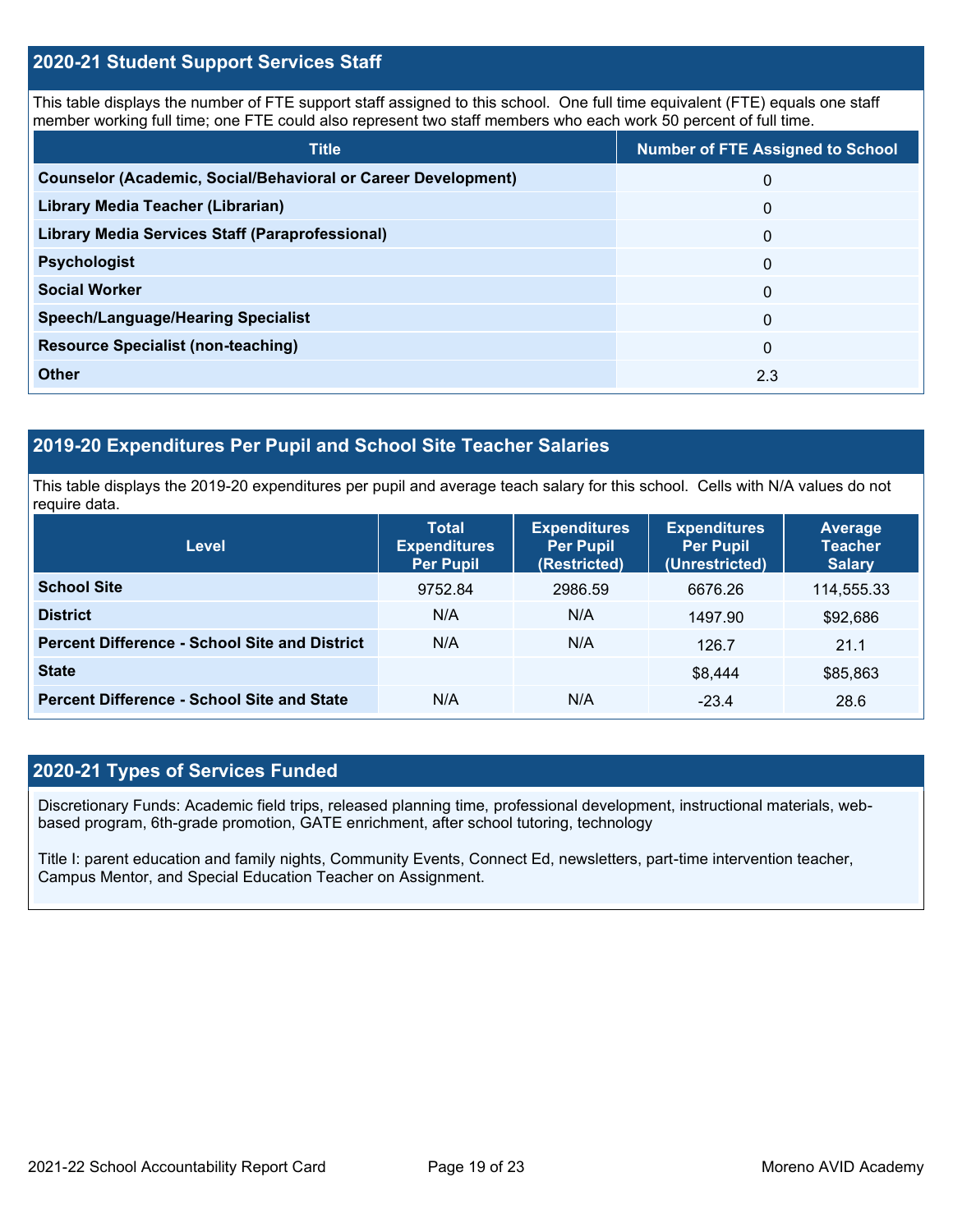#### **2019-20 Teacher and Administrative Salaries**

This table displays the 2019-20 Teacher and Administrative salaries. For detailed information on salaries, see the CDE Certification Salaries & Benefits web page at [http://www.cde.ca.gov/ds/fd/cs/.](http://www.cde.ca.gov/ds/fd/cs/)

| Category                                             | <b>District</b><br><b>Amount</b> | <b>State Average</b><br>for Districts<br>in Same Category |  |
|------------------------------------------------------|----------------------------------|-----------------------------------------------------------|--|
| <b>Beginning Teacher Salary</b>                      | \$48,998                         | \$52,060                                                  |  |
| <b>Mid-Range Teacher Salary</b>                      | \$87,146                         | \$84,043                                                  |  |
| <b>Highest Teacher Salary</b>                        | \$105,113                        | \$107,043                                                 |  |
| <b>Average Principal Salary (Elementary)</b>         | \$138,892                        | \$133,582                                                 |  |
| <b>Average Principal Salary (Middle)</b>             | \$141,565                        | \$138,803                                                 |  |
| <b>Average Principal Salary (High)</b>               | \$0                              | \$133,845                                                 |  |
| <b>Superintendent Salary</b>                         | \$319,095                        | \$240,628                                                 |  |
| <b>Percent of Budget for Teacher Salaries</b>        | 37%                              | 35%                                                       |  |
| <b>Percent of Budget for Administrative Salaries</b> | 6%                               | 5%                                                        |  |

#### **Professional Development**

The Ontario-Montclair School District offers research-based, on-going professional development for certificated, classified and management employees aligned with the district's long-term goals. Professional development is designed to help employees enhance their knowledge and develop the needed skills to provide quality services in order to maximize student learning and achievement. Professional development courses and programs are developed and coordinated through the district's Learning and Teaching department as well as at each school site. The focus of all professional development is based on the instructional and management priorities outlined in the goals and objectives of our strategic and school improvement plans.

Professional development at the site and district levels address the core curriculum, instructional and student engagement strategies, English Language support, and standards-based instruction. In addition, district-level professional development includes workshop sessions and classroom support for beginning teachers, technology training and classroom support, leadership development for administrators, compliance related workshops, and a variety of job-specific and mandated trainings for classified employees. OMSD has several sustained initiatives including implementation of Common Core State Standards, Professional Learning Communities, standards-based instruction, writing, common assessments, MTSS, and ELD. Instructional teams are trained by the district to provide ongoing support at each site to ensure and support the correct implementation in each classroom.

Professional development at Moreno School is developed based on student assessment data and teacher need. The school site leadership team meets at the close of each year and again prior to school starting to determine needs. The site leadership team also meets once a month to determine needs and celebrate successes. Teachers inform the site leadership team of specific professional development needs. All certificated staff members participate in 3 hours of professional development a month. Paraprofessionals and non-instructional staff receive professional development through the district classified personnel department. Moreno School has a full-time Instructional Coach who provides professional development on teaching strategies, conducts demonstration lessons, as well as assists staff with computer-based assessments and the state test. Lastly, since we are an AVID Elementary School, at least 5 staff attend an AVID 3-day conference each year in order to support our implementation of AVID strategies.

This table displays the number of school days dedicated to staff development and continuous improvement.

| <b>Subject</b>                                                                  | $\vert$ 2019-20 $\vert$ 2020-21 $\vert$ 2021-22 |  |
|---------------------------------------------------------------------------------|-------------------------------------------------|--|
| Number of school days dedicated to Staff Development and Continuous Improvement |                                                 |  |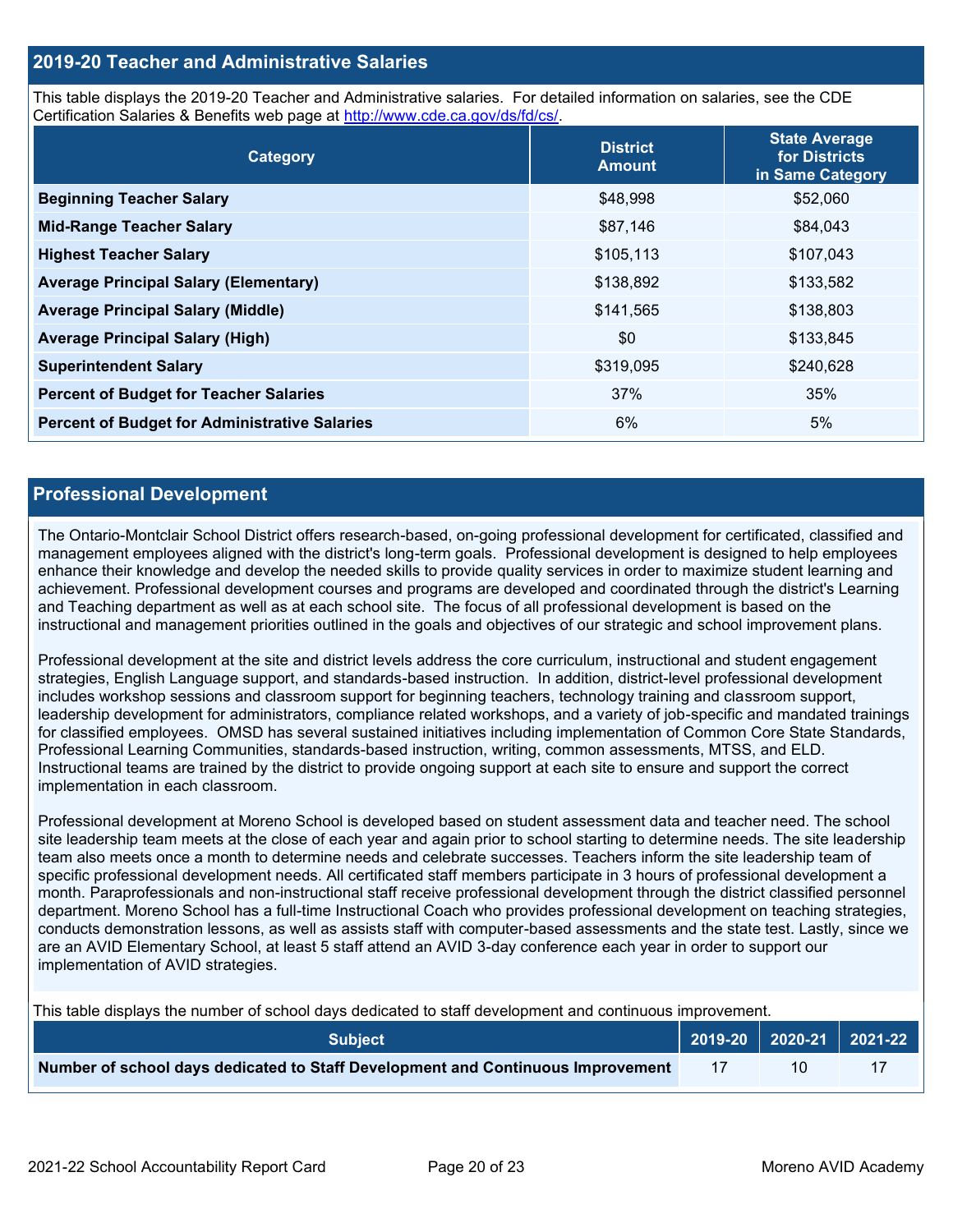# **Ontario Montclair School District 2020-21 Local Accountability Report Card (LARC) Addendum**

# **Local Accountability Report Card (LARC) Addendum**

**2020-21 Local Accountability Report Card (LARC) Addendum Overview**



On July 14, 2021, the California State Board of Education (SBE) determined that the California Department of Education (CDE) will use the SARC as the mechanism to conduct a one-time data collection of the LEA-level aggregate test results of all school's local assessments administered during the 2020–2021 school year in order to meet the federal Every Students Succeeds Act (ESSA) reporting requirement for the Local Educational Agency Accountability Report Cards (LARCs).

Each local educational agency (LEA) is responsible for preparing and posting their annual LARC in accordance with the federal ESSA. As a courtesy, the CDE prepares and posts the LARCs on behalf of all LEAs.

Only for the 2020–2021 school year and the 2020–2021 LARCs, LEAs are required to report their aggregate local assessments test results at the LEA-level to the CDE by populating the tables below via the SARC. These data will be used to meet the LEAs' federal requirement for their LARCs. Note that it is the responsibility of the school and LEA to ensure that all student privacy and suppression rules are in place when reporting data in Tables 3 and 4 in the Addendum, as applicable.

The tables below are not part of the SBE approved 2020–2021 SARC template but rather are the mechanism by which these required data will be collected from LEAs.

For purposes of the LARC and the following tables, an LEA is defined as a school district, a county office of education, or a direct funded charter school.

| 2021-22 District Contact Information |                                   |  |  |
|--------------------------------------|-----------------------------------|--|--|
| <b>District Name</b>                 | Ontario Montclair School District |  |  |
| <b>Phone Number</b>                  | $(909)$ 459-2500                  |  |  |
| Superintendent                       | Dr. James Q. Hammond              |  |  |
| <b>Email Address</b>                 | info@omsd.net                     |  |  |
| <b>District Website Address</b>      | https://www.omsd.net              |  |  |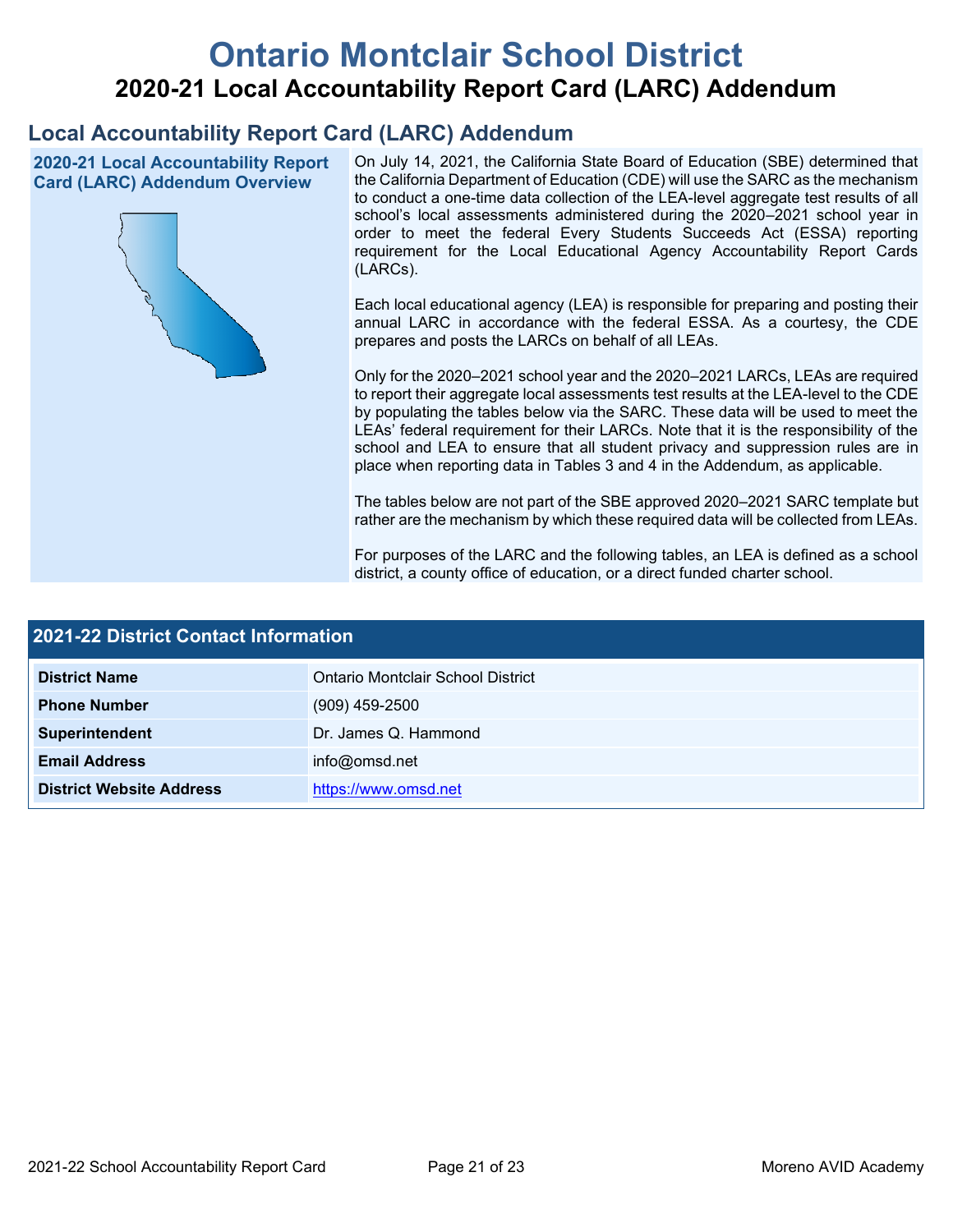#### **2020-21 CAASPP Test Results in ELA by Student Group**

This table displays CAASPP test results in ELA by student group for students grades three through eight and grade eleven taking and completing a state-administered assessment. The CDE will populate this table for schools in cases where the school administered the CAASPP assessment. In cases where the school administered a local assessment instead of CAASPP, the CDE will populate this table with "NT" values, meaning this school did not test students using the CAASPP. See the local assessment(s) table for more information.

| <b>CAASPP</b><br><b>Student Groups</b>               | <b>CAASPP</b><br><b>Total</b><br><b>Enrollment</b> | <b>CAASPP</b><br><b>Number</b><br><b>Tested</b> | <b>CAASPP</b><br><b>Percent</b><br><b>Tested</b> | <b>CAASPP</b><br><b>Percent</b><br><b>Not Tested</b> | <b>CAASPP</b><br><b>Percent</b><br>Met or<br><b>Exceeded</b> |
|------------------------------------------------------|----------------------------------------------------|-------------------------------------------------|--------------------------------------------------|------------------------------------------------------|--------------------------------------------------------------|
| <b>All Students</b>                                  | 12994                                              | <b>NT</b>                                       | <b>NT</b>                                        | <b>NT</b>                                            | <b>NT</b>                                                    |
| <b>Female</b>                                        | 6378                                               | <b>NT</b>                                       | <b>NT</b>                                        | <b>NT</b>                                            | <b>NT</b>                                                    |
| <b>Male</b>                                          | 6616                                               | <b>NT</b>                                       | <b>NT</b>                                        | <b>NT</b>                                            | <b>NT</b>                                                    |
| American Indian or Alaska Native                     | 92                                                 | <b>NT</b>                                       | <b>NT</b>                                        | <b>NT</b>                                            | <b>NT</b>                                                    |
| <b>Asian</b>                                         | 257                                                | <b>NT</b>                                       | <b>NT</b>                                        | <b>NT</b>                                            | <b>NT</b>                                                    |
| <b>Black or African American</b>                     | 394                                                | <b>NT</b>                                       | <b>NT</b>                                        | <b>NT</b>                                            | <b>NT</b>                                                    |
| <b>Filipino</b>                                      | 81                                                 | <b>NT</b>                                       | <b>NT</b>                                        | <b>NT</b>                                            | <b>NT</b>                                                    |
| <b>Hispanic or Latino</b>                            | 11629                                              | <b>NT</b>                                       | <b>NT</b>                                        | <b>NT</b>                                            | <b>NT</b>                                                    |
| <b>Native Hawaiian or Pacific Islander</b>           | 31                                                 | <b>NT</b>                                       | <b>NT</b>                                        | <b>NT</b>                                            | <b>NT</b>                                                    |
| <b>Two or More Races</b>                             | 140                                                | <b>NT</b>                                       | <b>NT</b>                                        | <b>NT</b>                                            | <b>NT</b>                                                    |
| <b>White</b>                                         | 370                                                | <b>NT</b>                                       | <b>NT</b>                                        | <b>NT</b>                                            | <b>NT</b>                                                    |
| <b>English Learners</b>                              | 2756                                               | <b>NT</b>                                       | <b>NT</b>                                        | <b>NT</b>                                            | <b>NT</b>                                                    |
| <b>Foster Youth</b>                                  | 73                                                 | <b>NT</b>                                       | <b>NT</b>                                        | <b>NT</b>                                            | <b>NT</b>                                                    |
| <b>Homeless</b>                                      | 2320                                               | <b>NT</b>                                       | <b>NT</b>                                        | <b>NT</b>                                            | <b>NT</b>                                                    |
| <b>Military</b>                                      | $\mathbf 0$                                        | $\mathbf 0$                                     | $\mathbf 0$                                      | $\mathbf 0$                                          | 0                                                            |
| <b>Socioeconomically Disadvantaged</b>               | 11552                                              | <b>NT</b>                                       | <b>NT</b>                                        | <b>NT</b>                                            | <b>NT</b>                                                    |
| <b>Students Receiving Migrant Education Services</b> | $\Omega$                                           | $\mathbf 0$                                     | $\mathbf{0}$                                     | $\Omega$                                             | 0                                                            |
| <b>Students with Disabilities</b>                    | 1919                                               | <b>NT</b>                                       | <b>NT</b>                                        | <b>NT</b>                                            | <b>NT</b>                                                    |